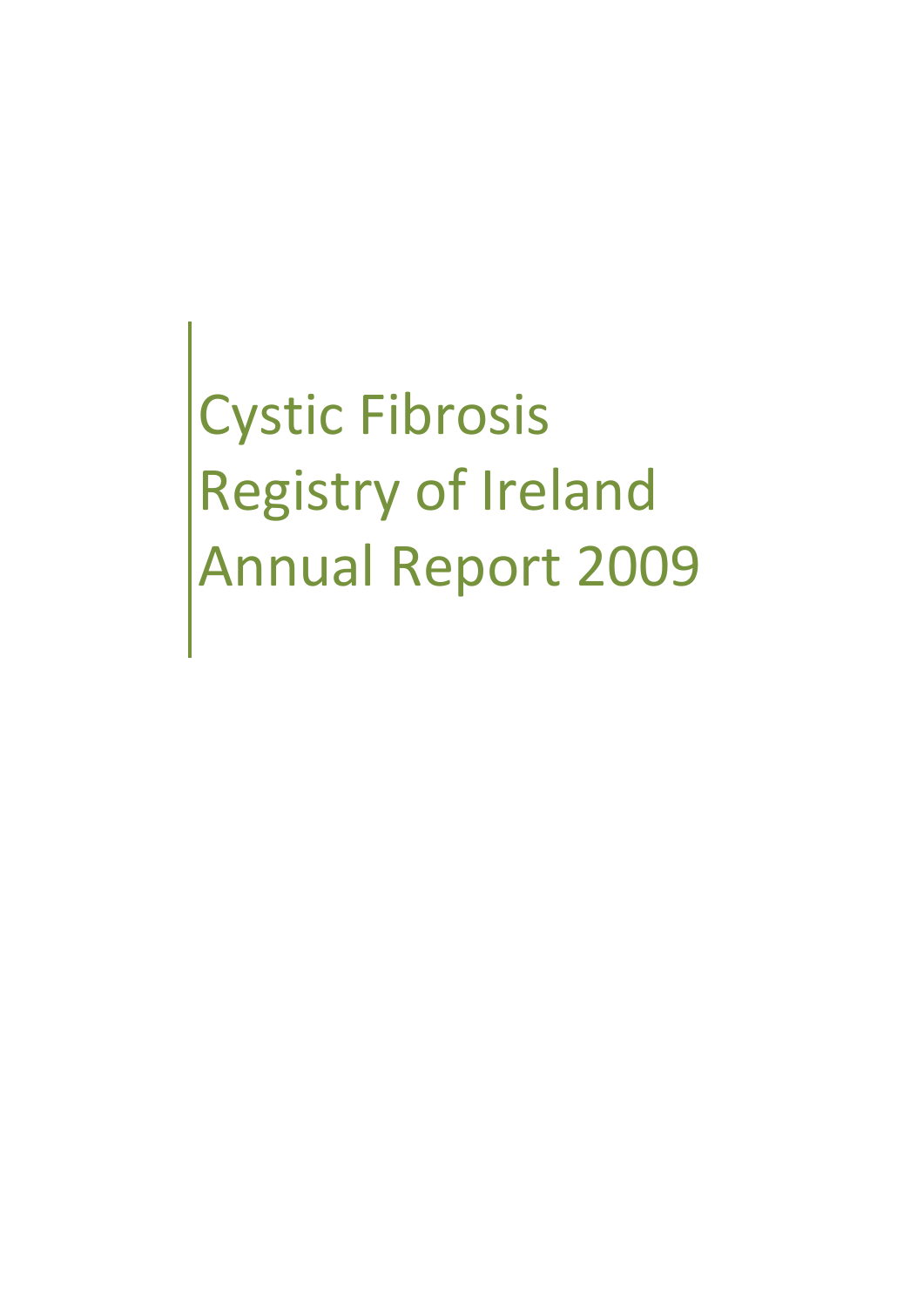## **Table of Contents**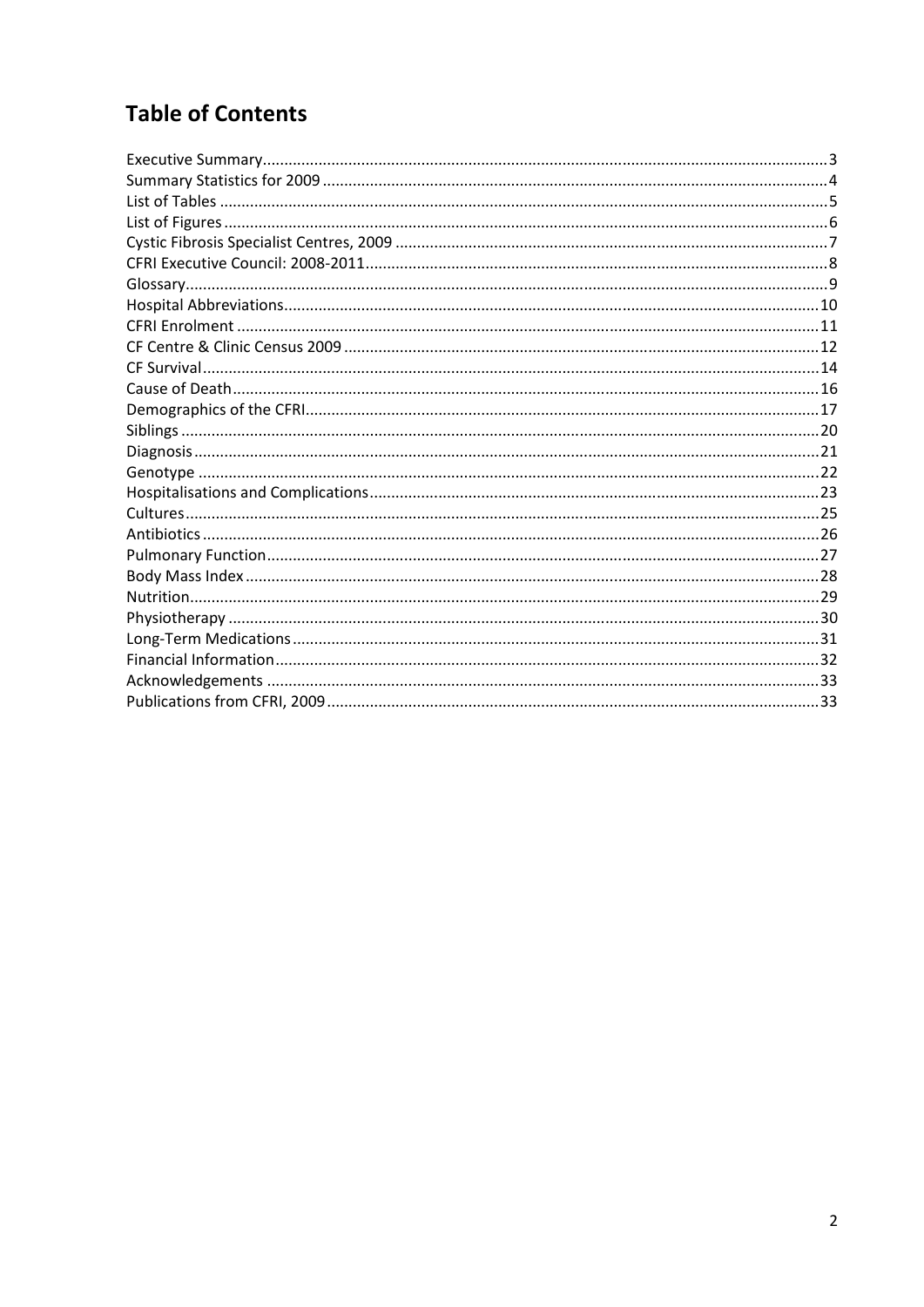### **Executive Summary**

The Cystic Fibrosis Registry of Ireland (CFRI) collects and analyses information relating to cystic fibrosis in order to improve the quality of care for all of the people with cystic fibrosis in the Republic of Ireland.

Adequate representation of the CF population is required to ensure statistics generated by analysis of registry datasets are valid. By comparing CFRI's annual census of all CF centres with PWCF's enrolled we have been able to estimate that by the end of 2009, the registry had achieved an ascertainment level 89.2%. This level of coverage of the CF population by a CF registry is on par with leading international CF patient registries and ensures that statistics generated are adequately representative of the CF population in the Republic of Ireland. With this high ascertainment level a huge effort had to be put in by registry staff during 2009 to collect the required data from patient charts. This is a very manual and tedious process and requires considerable collection and interpretation skills. We have made huge strides in getting our patient data current and 2010 data collection will be completed by June/July of 2011 with earlier targets for 2011 data.

Quality data that is current is essential to support research and decision making processes that will improve the health of the population, effectively manage scarce resources and assist in the monitoring of the quality of care provided to our patient population.

In October 2009 the HSE released the findings of the CF Working Group and made a specific reference to the registry by stating that the registry should continue to be supported by the HSE and be developed further to address the following needs:

- Clinical information for each individual unit to support local service audit and accreditation.
- Timely activity data for planning and service monitoring purposes.
- Costs of treatment to allow for banding packages of care.
- Information downloads to the CFRI Register capable of providing outcome information on survival, lung function (FEV 1), nutritional status, number of infections per year, quality of life measures (e.g. fertility in adults, employment) and symptom control.

It is critically important that the registry is properly resourced as the data that is collected is an essential tool in supporting clinical governance and research.

The registry's IT technology has supported us very well since we were established. Five years ago our platform was innovative and incorporated the latest technology being the first patient registry to use secure internet technology to access patient data. Due to a lack of funding, investment in our technology has fallen behind. The capture of patient data currently is manual, time consuming and expensive. We need to improve the data capture process and move to data capture at source and be able to interface to and pull relevant data from other national databases thereby increasing efficiencies. We need to improve our technology in order to make data more readily available to health carers in their clinics so that they have appropriate tools to assist in the management of their patients.

In conclusion, I would particularly like to thank Ms Mary Harrington, Dr Shijun Zhou and Dr Abaigeal Jackson for their support and the huge volume of work that they put in during the year.

Godfrey Fletcher Interim CEO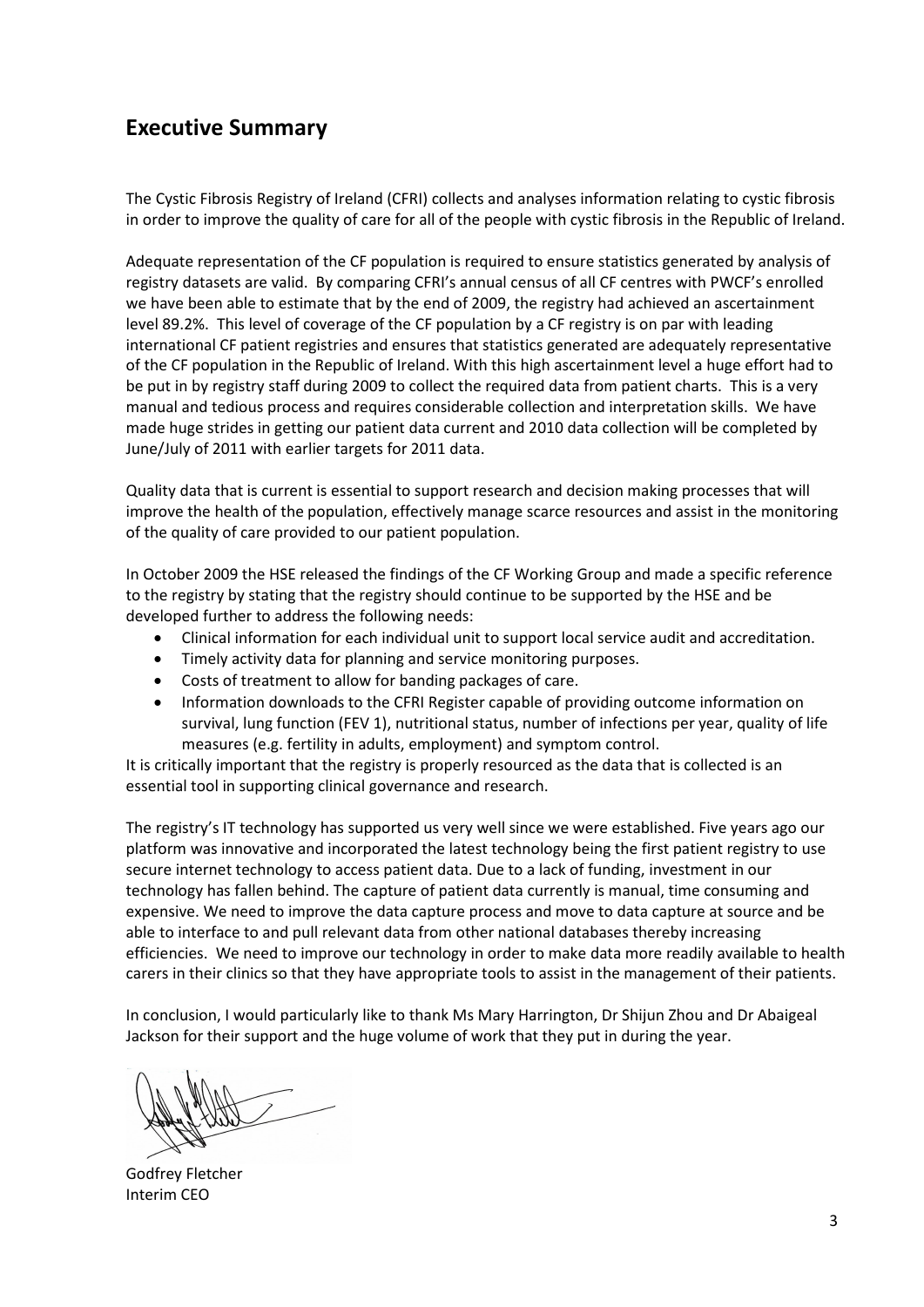# **Summary Statistics for 2009**

|                                                                                   | 2007  | 2008  | 2009  |
|-----------------------------------------------------------------------------------|-------|-------|-------|
| Number of patients consented                                                      | 762   | 1065  | 1105  |
| Median age (years)                                                                | 17    | 17.9  | 18    |
| Number diagnosed during the year                                                  | 32    | 19    | 9     |
| Number of patients with genotype information                                      | 97%   | 96%   | 96.9% |
| Number of enrolled patients deceased during the year                              | 17    | 17    | 19    |
| Median age at death (years)                                                       | 24    | 23    | 25    |
| Number of consented individuals alive at end of year                              | 718   | 1004  | 1027  |
| % alive at end of year who were male                                              | 53.5% | 57.4% | 57.6% |
| % adults (≥18 years) alive at end of year                                         | 45.5% | 49.4% | 51.7% |
| Number of live patients identified by annual census                               | 1170  | 1142  | 1151  |
| % ascertainment of the live CF population by the CFRI                             | 61.4% | 87.9% | 89.2% |
| Number of patients for whom annual clinical data was collected                    | 143   | 813   | 865   |
| % of patients alive at end of year for whom annual clinical data<br>was collected | 20.6% | 81.0% | 84.2% |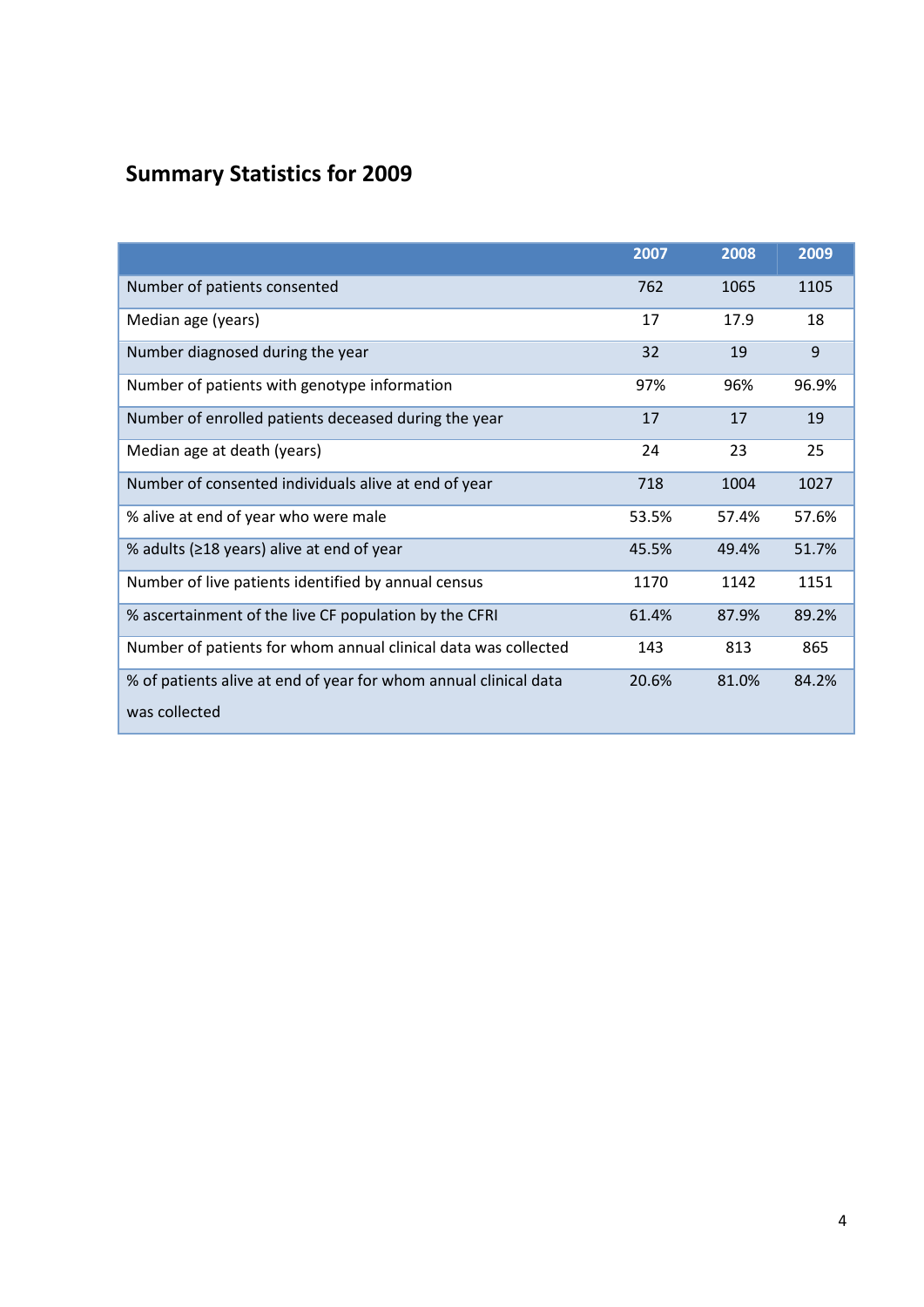## **List of Tables**

| Table 1: Demographic data from the Cystic Fibrosis Registry of Ireland (CFRI) 17                    |  |
|-----------------------------------------------------------------------------------------------------|--|
|                                                                                                     |  |
|                                                                                                     |  |
|                                                                                                     |  |
|                                                                                                     |  |
| Table 6: Number of hospitalisations, exacerbations and complications, paediatric vs adult groups 23 |  |
|                                                                                                     |  |
|                                                                                                     |  |
|                                                                                                     |  |
|                                                                                                     |  |
|                                                                                                     |  |
|                                                                                                     |  |
|                                                                                                     |  |
|                                                                                                     |  |
|                                                                                                     |  |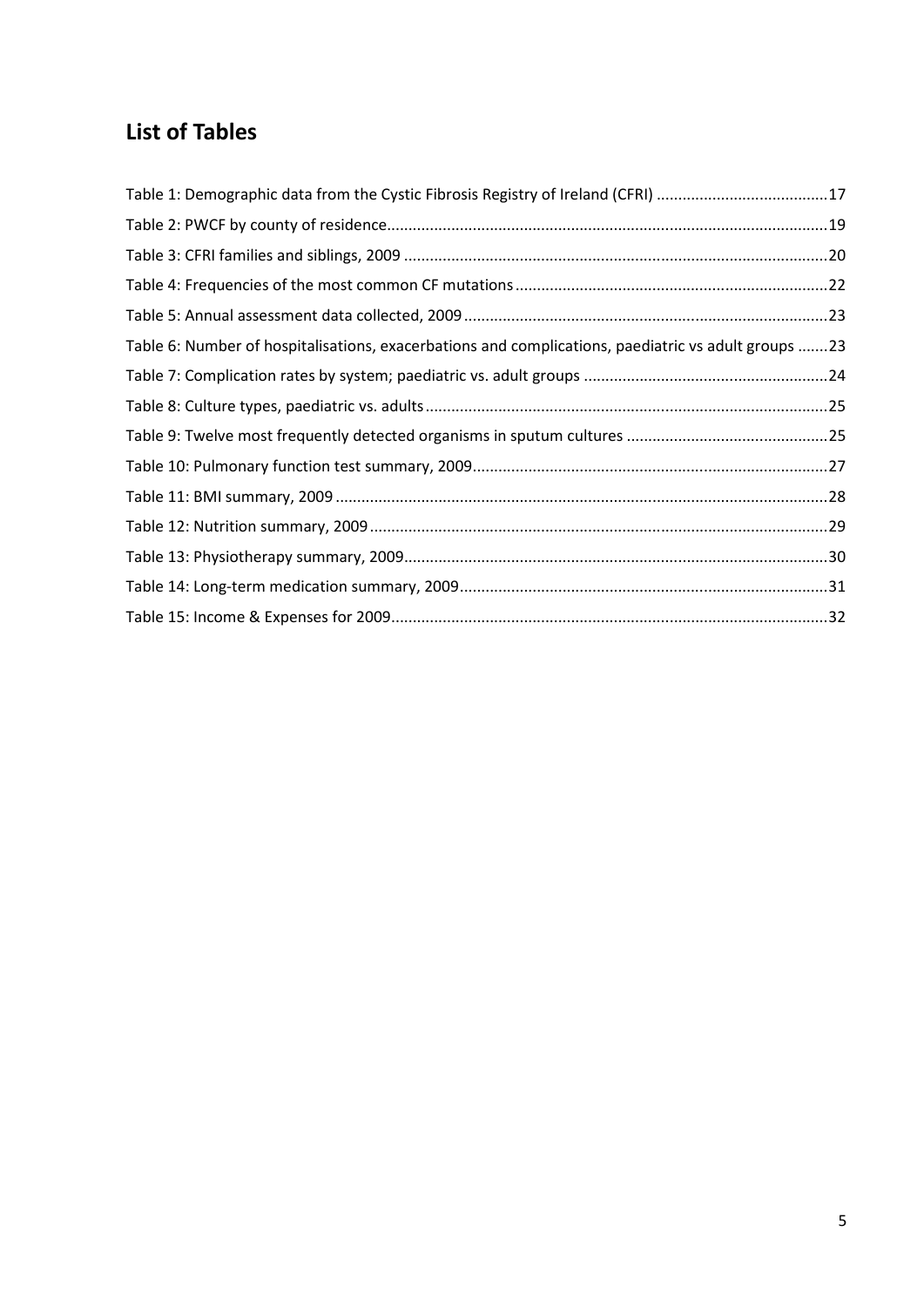# **List of Figures**

| Figure 5: Total number of deaths and median age at death of PWCF, 1994-2009 14                     |  |
|----------------------------------------------------------------------------------------------------|--|
| Figure 6: Number of CF deaths and median age at death by gender, 1994-200914                       |  |
| Figure 7: Birth cohort survivorship to 2009 for PWCF born 1980-2004 by gender15                    |  |
|                                                                                                    |  |
|                                                                                                    |  |
|                                                                                                    |  |
|                                                                                                    |  |
|                                                                                                    |  |
| Figure 13: Days of treatment by hospital and home IV antibiotics, adults vs. paediatrics in 200926 |  |
|                                                                                                    |  |
|                                                                                                    |  |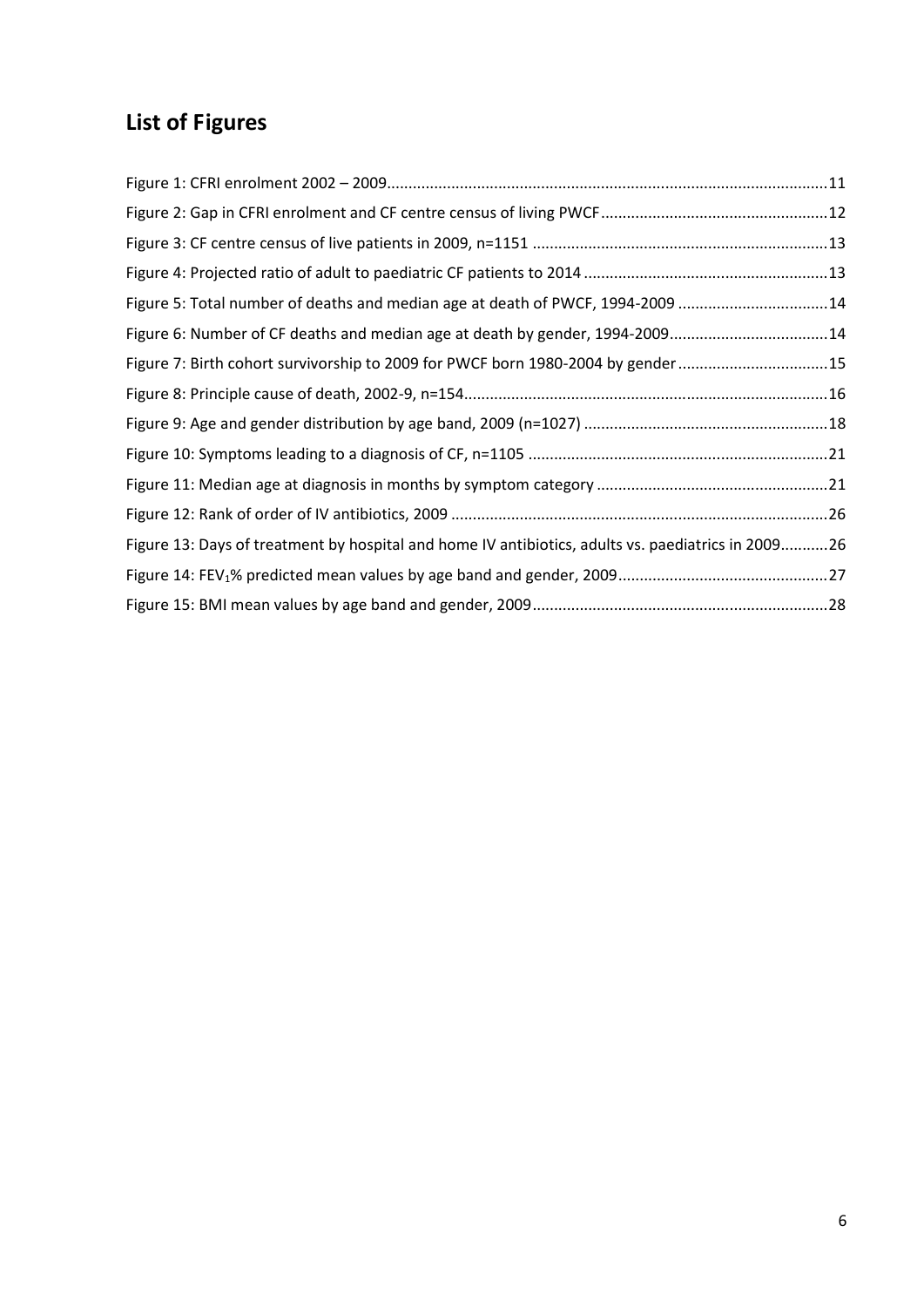# **Cystic Fibrosis Specialist Centres, 2009**

| County        | <b>Hospital</b>                         | <b>Consultant</b>        | <b>Type of Centre</b>    |
|---------------|-----------------------------------------|--------------------------|--------------------------|
| Cork          | <b>Cork University Hospital</b>         | Dr Barry Plant /         | Adult                    |
|               |                                         | Dr Michael Henry         |                          |
|               |                                         | Dr Muireann ní Chroínín/ | Paediatric               |
|               |                                         | Dr David Mullane         |                          |
| <b>Dublin</b> | <b>Beaumont Hospital</b>                | Prof NG McElvaney /      | Adult                    |
|               |                                         | Dr Cedric Gunaratnam     |                          |
|               | St Vincent's University Hospital        | Prof Charles Gallagher/  | Adult                    |
|               |                                         | Dr Ed McKone             |                          |
|               | The Children's University Hospital      | Dr Dubhfeasa Slattery    | Paediatric               |
|               | National Children's Hospital            | Dr Peter Greally /       | Paediatric               |
|               |                                         | Dr Basil Elnazir         |                          |
|               | Our Lady's Children's Hospital          | Dr Gerry Canny /         | Paediatric               |
|               |                                         | Dr Barry Linnane         |                          |
|               | Mater Misericordiae University Hospital | Prof Jim Egan            | Heart/lung<br>transplant |
| Galway        | University College Hospital Galway      | Dr Mary Herzig           | Paediatric               |
|               | Merlin Park Hospital, Galway            | Dr JJ Gilmartin          | Adult                    |
| Kerry         | Kerry General Hospital                  | Dr Fergus Leahy          | Paediatric               |
| Limerick      | Midwestern Regional Hospital            | Dr MJ Mahony             | Paediatric               |
|               |                                         | Dr Eithne Mulloy /       | Adult                    |
|               |                                         | Dr TH Peirce             |                          |
| Louth         | Our Lady of Lourdes Hospital            | Dr David Vaughan         | Paediatric               |
|               |                                         | Dr John Kiely            | Adult                    |
| Mayo          | Mayo General Hospital                   | Dr Michael O'Neill       | Paediatric               |
| Sligo         | Sligo General Hospital                  | Dr R Tummaluru           | Paediatric               |
|               | Waterford Waterford Regional Hospital   | Dr A Das                 | Paediatric               |
|               |                                         | Dr S Foley               | Adult                    |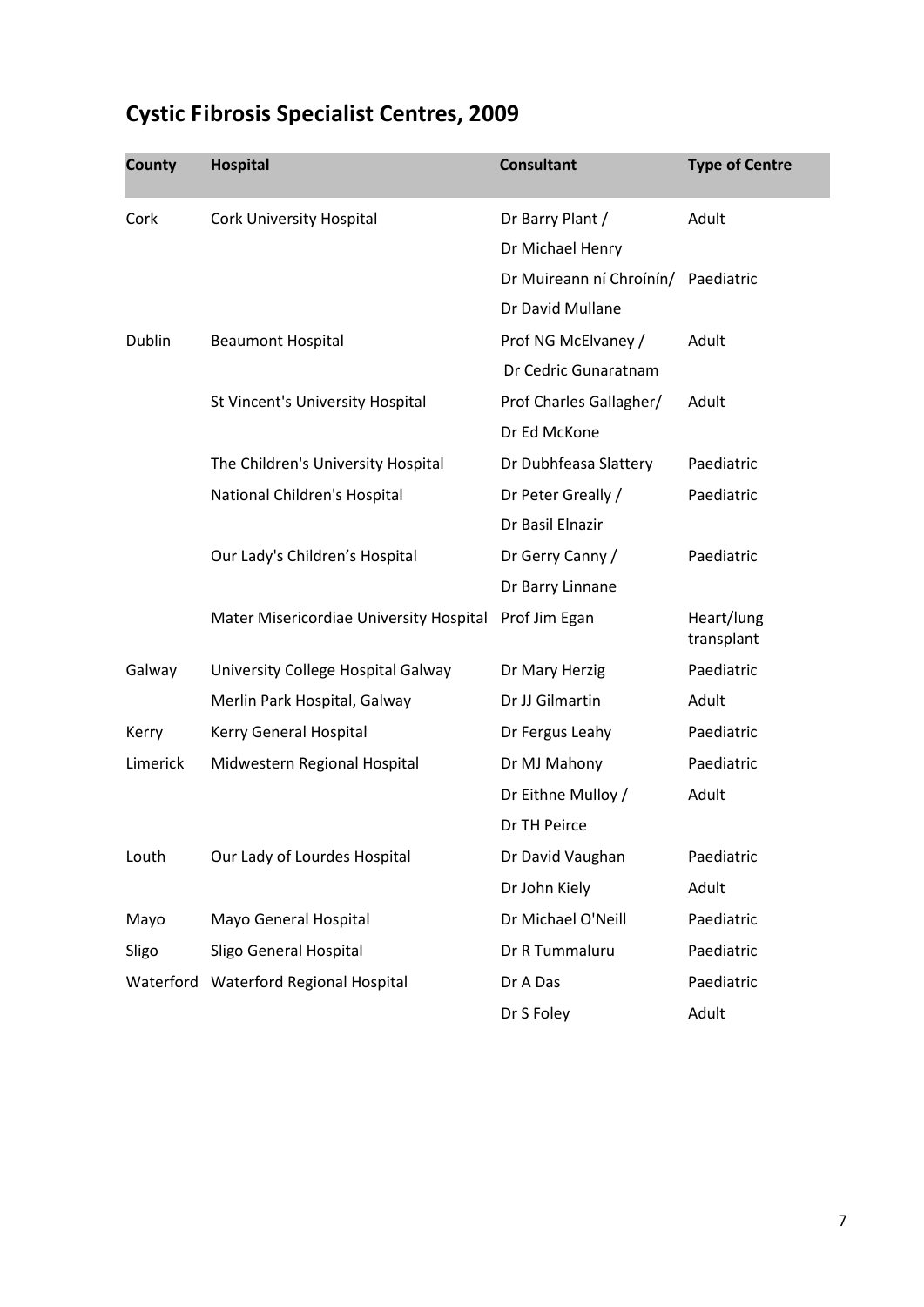## **CFRI Executive Council: 2008-2011**

| Prof C Gallagher | Consultant in Respiratory Medicine,<br>St. Vincent's University Hospital, Dublin                                                                   | Chairperson                            |
|------------------|----------------------------------------------------------------------------------------------------------------------------------------------------|----------------------------------------|
| Dr G Canny       | Consultant in Paediatrics,<br>Our Lady's Children's Hospital, Dublin                                                                               | Vice-Chairperson                       |
| Dr P Greally     | Consultant in Paediatric Respiratory Medicine,<br>Adelaide and Meath National Children's Hospital,<br><b>Dublin</b>                                | <b>Honorary Secretary</b>              |
| Mr G Fletcher    | Chief Executive (interim), CFRI                                                                                                                    | Council Member (non voting)            |
|                  | Prof NG McElvaney Professor of Medicine, Royal College of Surgeons<br>in Ireland & Consultant in Respiratory Medicine<br>Beaumont Hospital, Dublin | Immediate Past Chairman,<br>ex-officio |
| Dr B Linnane     | Consultant in Paediatrics,<br>Our Lady's Children's Hospital, Dublin                                                                               | <b>Council Member</b>                  |
| Dr E McKone      | Consultant in Respiratory Medicine,<br>St. Vincent's University Hospital, Dublin                                                                   | <b>Council Member</b>                  |
| Dr B Plant       | Consultant in Respiratory Medicine,<br>Cork University Hospital, Cork                                                                              | <b>Council Member</b>                  |
| Dr M Rowland     | UCD School of Medicine, Medical Sciences,<br>Children's Research Centre, Crumlin, Dublin                                                           | <b>Council Member</b>                  |
| Dr D Slattery    | Consultant in Paediatric Respiratory Medicine,<br>Children's University Hospital, Dublin                                                           | <b>Council Member</b>                  |
| Mr. M Wickham    | Non medic council member                                                                                                                           | <b>Council Member</b>                  |
|                  |                                                                                                                                                    |                                        |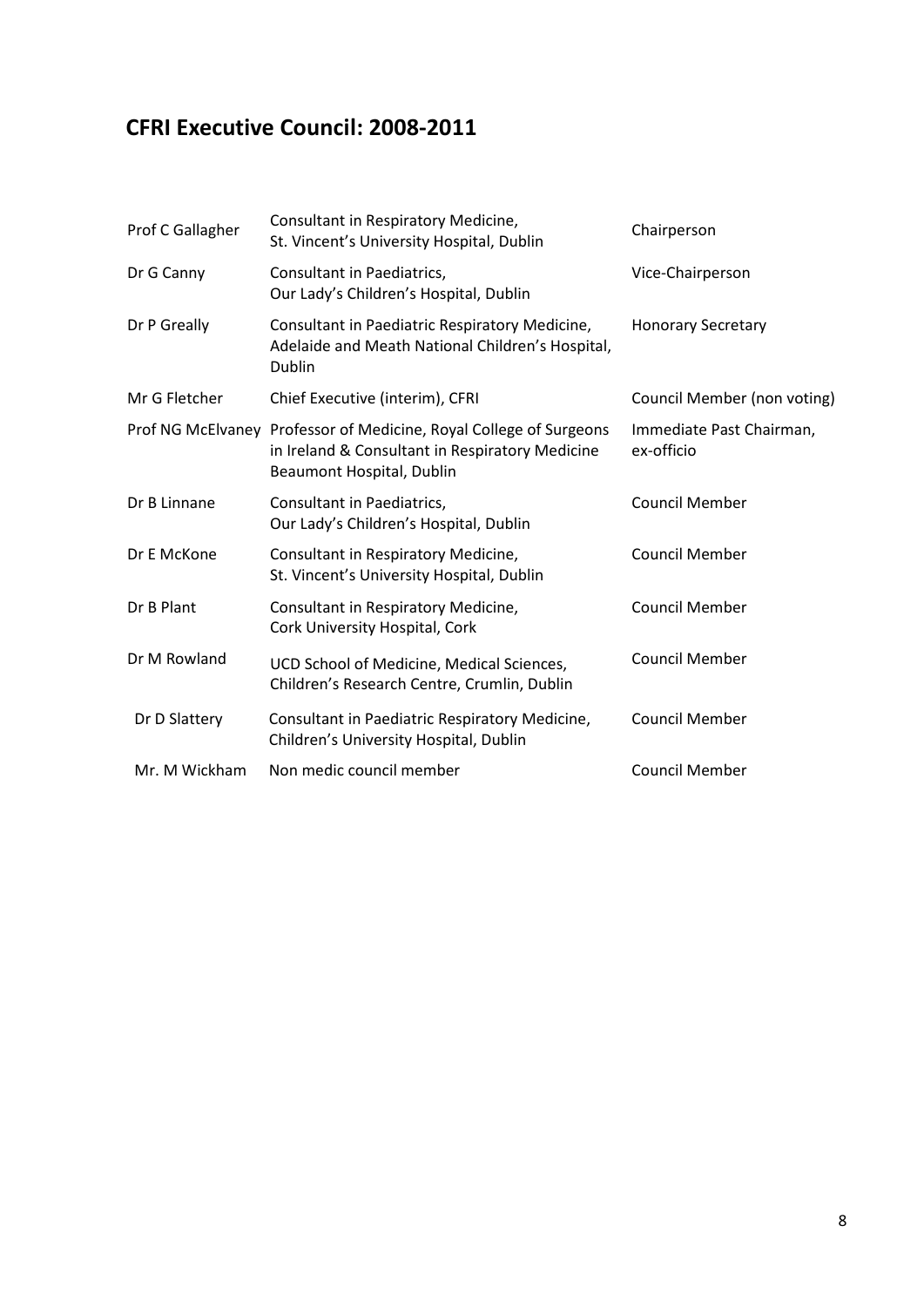## **Glossary**

| AA                | Annual Assessment                                   |
|-------------------|-----------------------------------------------------|
| ABPA              | Allergic Bronchopulmonary Aspergillosis             |
| Adult             | Aged 18 years or older ( $\geq$ 18)                 |
| <b>BAL</b>        | Bronchoalveolar lavage                              |
| <b>BMI</b>        | <b>Body Mass Index</b>                              |
| <b>CF</b>         | <b>Cystic Fibrosis</b>                              |
| <b>CFAI</b>       | <b>Cystic Fibrosis Association of Ireland</b>       |
| <b>CFRI</b>       | Cystic Fibrosis Registry of Ireland                 |
| <b>CFTR</b>       | Cystic Fibrosis Transmembrane conductance Regulator |
| <b>CRA</b>        | <b>Clinical Research Associate</b>                  |
| <b>CSO</b>        | <b>Central Statistics Office of Ireland</b>         |
| <b>DEXA</b>       | Dual Energy X-ray Absorptiometry                    |
| <b>DIOS</b>       | Distal Intestinal Obstruction Syndrome              |
| <b>FH</b>         | Family history                                      |
| FEV <sub>1</sub>  | Forced Expiratory Volume in one second              |
| <b>FVC</b>        | Forced expiratory Vital Capacity                    |
| GI                | Gastrointestinal symptoms                           |
| <b>HRB</b>        | <b>Health Research Board</b>                        |
| H <sub>2</sub> RA | H2-receptor antagonists                             |
| IV                | Intravenous                                         |
| MI                | Meconium ileus                                      |
| <b>MRSA</b>       | Methicillin Resistant Staphylococcus aureus         |
| <b>NBS</b>        | Newborn screening                                   |
| <b>NSAID</b>      | Non-steroidal anti-inflammatory drug                |
| Paediatric        | Aged under 18 years (<18)                           |
| PEP mask          | Positive expiratory pressure mask                   |
| PPI               | Proton pump inhibitors                              |
| <b>PWCF</b>       | Persons with cystic fibrosis                        |
| <b>RESP</b>       | Respiratory symptoms                                |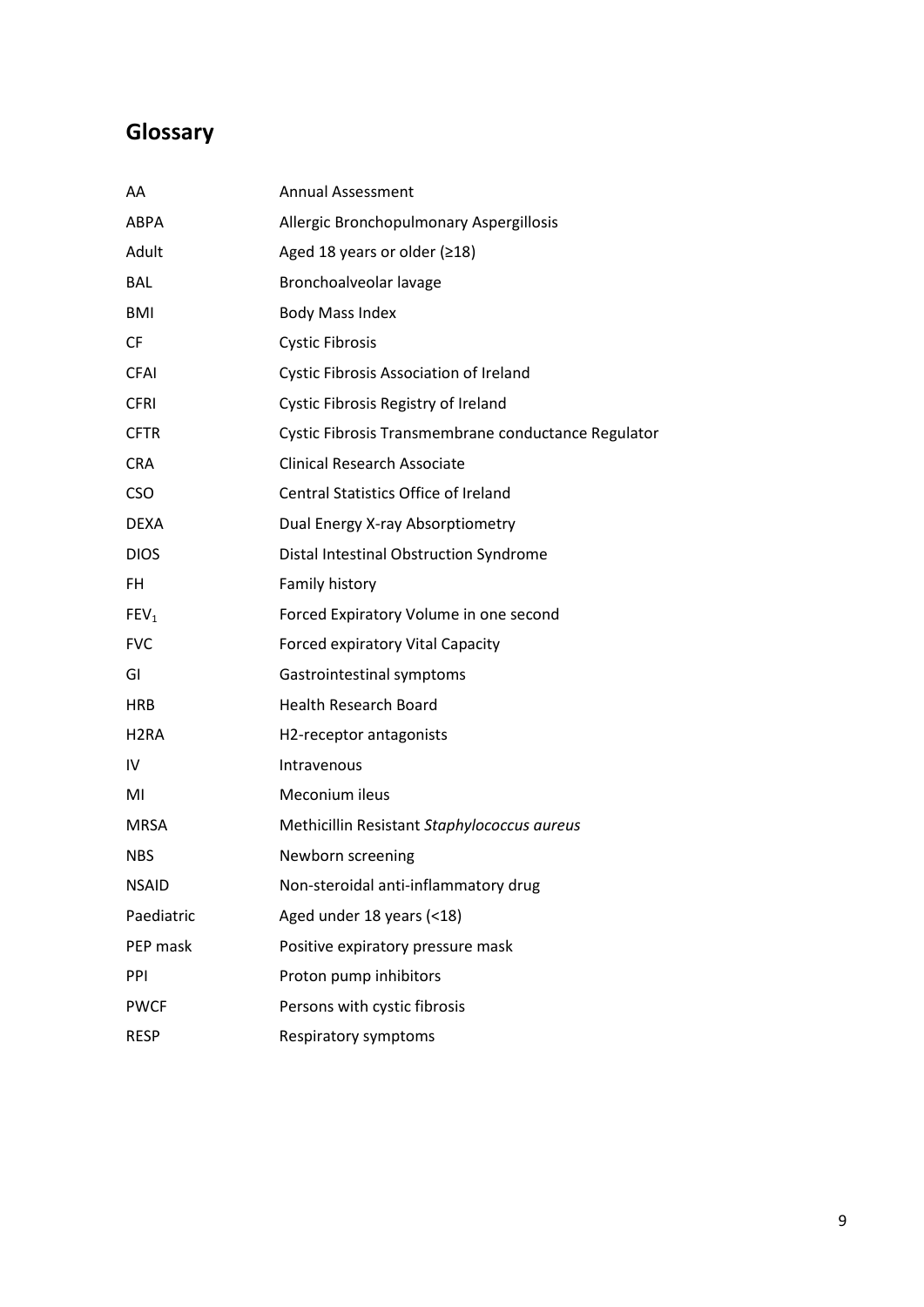## **Hospital Abbreviations**

| <b>AMNCH</b>        | National Children's Hospital at the Adelaide & Meath Hospital,      |
|---------------------|---------------------------------------------------------------------|
|                     | Tallaght, Dublin 24                                                 |
| <b>BMT</b>          | Beaumont Hospital, Dublin 9                                         |
| Cavan GH            | Cavan General Hospital, Cavan                                       |
| <b>CUH</b>          | Cork University Hospital, Wilton, Cork                              |
| <b>CUHTS</b>        | Children's University Hospital, Temple Street, Dublin 1             |
| Kerry GH            | Kerry General Hospital, Tralee                                      |
| Letterkenny GH      | Letterkenny General Hospital                                        |
| Mayo GH             | Mayo General Hospital, Castlebar                                    |
| <b>MWRH</b>         | Midwest Regional Hospital, Limerick                                 |
| <b>MMUH</b>         | Mater Misericordiae University Hospital, Dublin 7                   |
| <b>Mullingar GH</b> | <b>Mullingar General Hospital</b>                                   |
| <b>OLCH</b>         | Our Lady's Children's Hospital, Crumlin, Dublin 12                  |
| OLLH                | Our Lady of Lourdes Hospital, Drogheda                              |
| Portiuncula GH      | Portiuncula General Hospital                                        |
| Sligo GH            | Sligo General Hospital, Sligo                                       |
| <b>SVUH</b>         | St Vincent's University Hospital, Dublin 4                          |
| <b>UCHG</b>         | University College Hospital Galway (including Merlin Park Hospital) |
| <b>WRH</b>          | Waterford Regional Hospital, Waterford                              |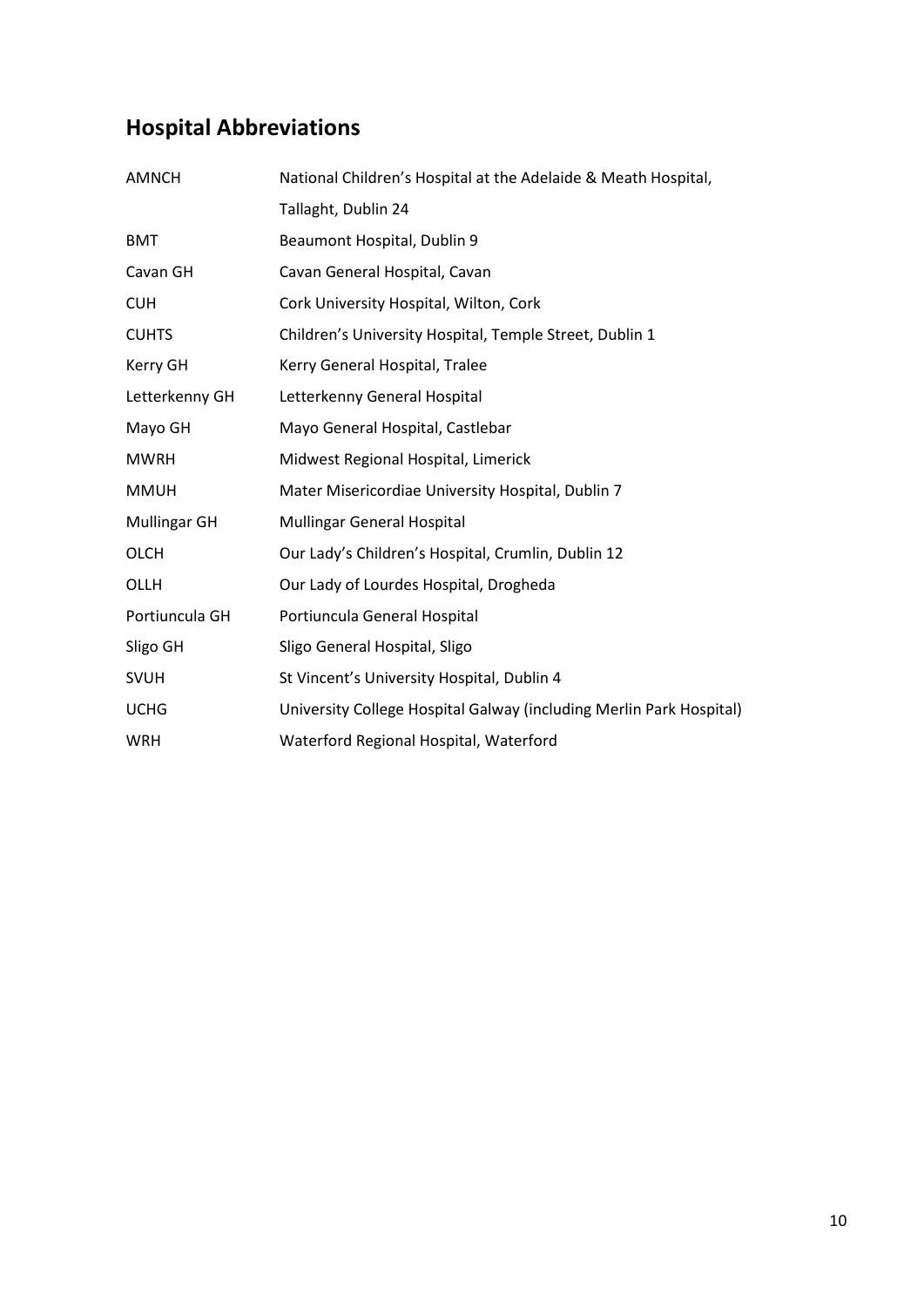### **CFRI Enrolment**

By the end of 2009, 1,105 persons with CF (PWCF) had enrolled with the CFRI (Figure 1). The number of PWCF (n=40) enrolled in 2009 was down by comparison with the previous year. 2008 was an exceptional year as a second CRA was added to the CFRI team. The growth in CFRI enrolees has led to a corresponding increase in the total number of PWCF for whom annual clinical assessment data must be collected on an ongoing basis. In 2009, both CRAs dedicated a large portion of their time to the collection of 2008 and 2009 annual assessment data.

Of the 1,105 PWCF enrolled by the end of 2009, 56.1% were male. Nineteen enrolled PWCF were known to have died in 2009. Of the 1,027 enrolled PWCF alive at the end of 2009, 51.7% were aged 18 years or older. This is the first year in which adults outnumbered paediatric patients on the CFRI database.



#### **Figure 1: CFRI enrolment 2002 – 2009**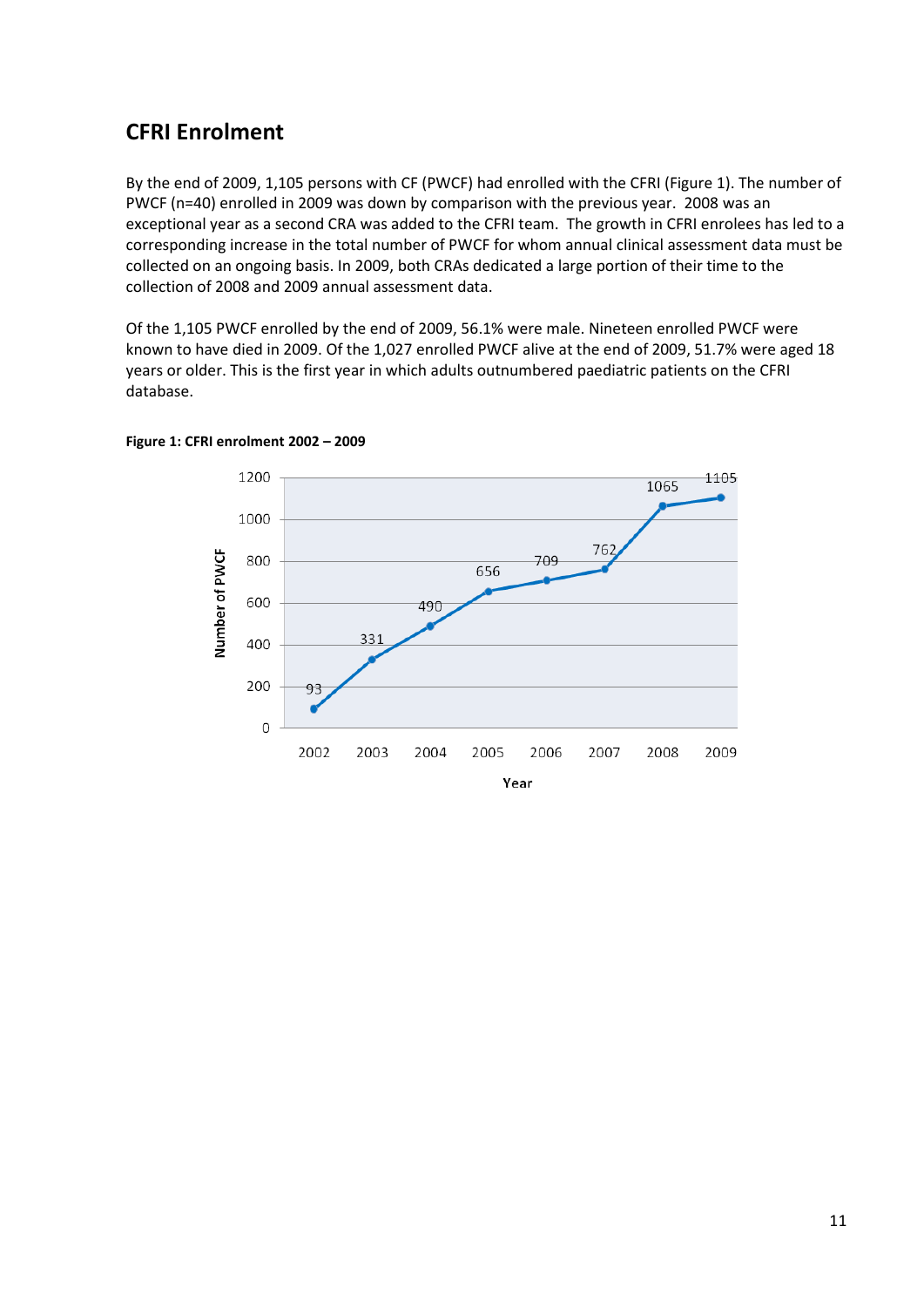### **CF Centre & Clinic Census 2009**

The CFRI's annual census of living PWCF indicates that there were 1,151 persons with a known diagnosis of CF attending CF centres and clinics in the Republic of Ireland in 2009. By the end of 2009, an estimated 89.2% had enrolled with the CFRI (Figure 2). This level of coverage of the CF population by a CF registry is on par with leading international CF patient registries and ensures that statistics generated are adequately representative of the CF population in the Republic of Ireland. The CFRI will continue to enrol new and existing PWCF, though the rate of enrolment may have peaked and further increases in coverage of the CF population will prove a challenge in the years ahead.



#### **Figure 2: Gap in CFRI enrolment and CF centre census of living PWCF**

Census estimates are presented by CF centre/clinic and age band in Figure 3. The accuracy of census reporting has been improved in recent years as duplicate records have been identified and removed from the census. While the total census estimate for the Republic of Ireland (n=1151) is likely to be accurate, the enumeration of PWCF attending specific hospitals is more difficult because PWCF often share care between specialist CF centres or specialist and satellite centres. Census estimates for specific hospitals in 2009 may not be entirely accurate.

As in previous years, St Vincents University Hospital (n=286), Cork University Hospital (n=106) and Beaumont Hospital (n=88) had the largest number of adults attending for CF services in 2009. Our Lady's Children's Hospital (n=128), Cork University Hospital (n=83) and the Mid-Western Regional Hospital (n=76) had the largest number of paediatric patients availing of CF services in the same year.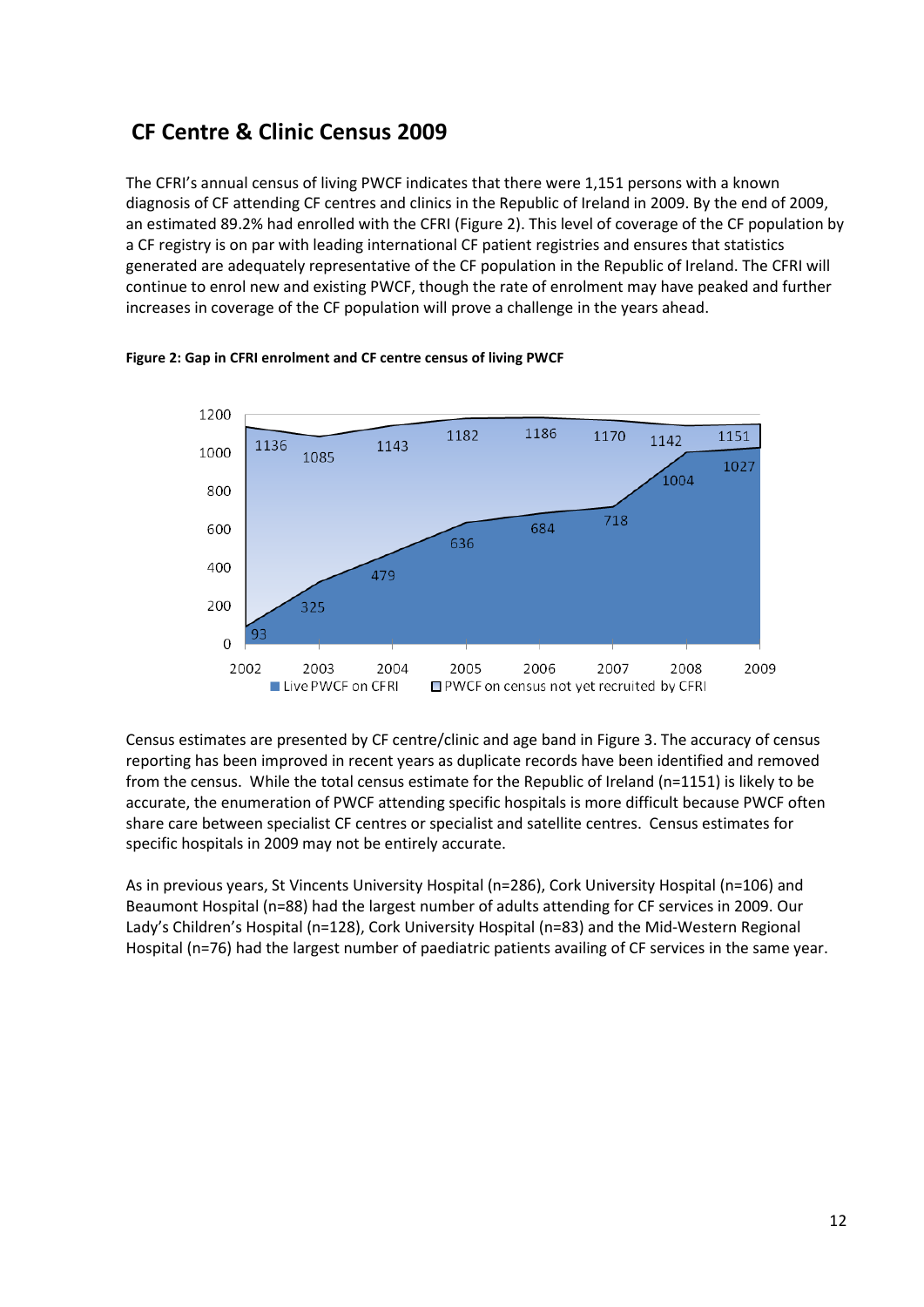**Figure 3: CF centre census of live patients in 2009, n=1151** 



In 2009, 53.2% of census-identified PWCF were aged 18 years or older. Census estimates indicate that the adult CF population has grown. More accurate reporting of census-identified PWCF in 2008 and 2009 may be a reason that the growth in the proportion of adult PWCF was less marked between 2008 and 2009 (an increase from 53% to 53.2% respectively). The linear projection of growth in the adult population to 2014 shown in Figure 4 is based on the average annual increase in census-reported adult PWCF since 2002. While it is anticipated that the adult CF population will continue to grow in the coming years, actual observed year-on-year increases in the adult CF population may be more conservative than that projected in Figure 4.



**Figure 4: Projected ratio of adult to paediatric CF patients to 2014**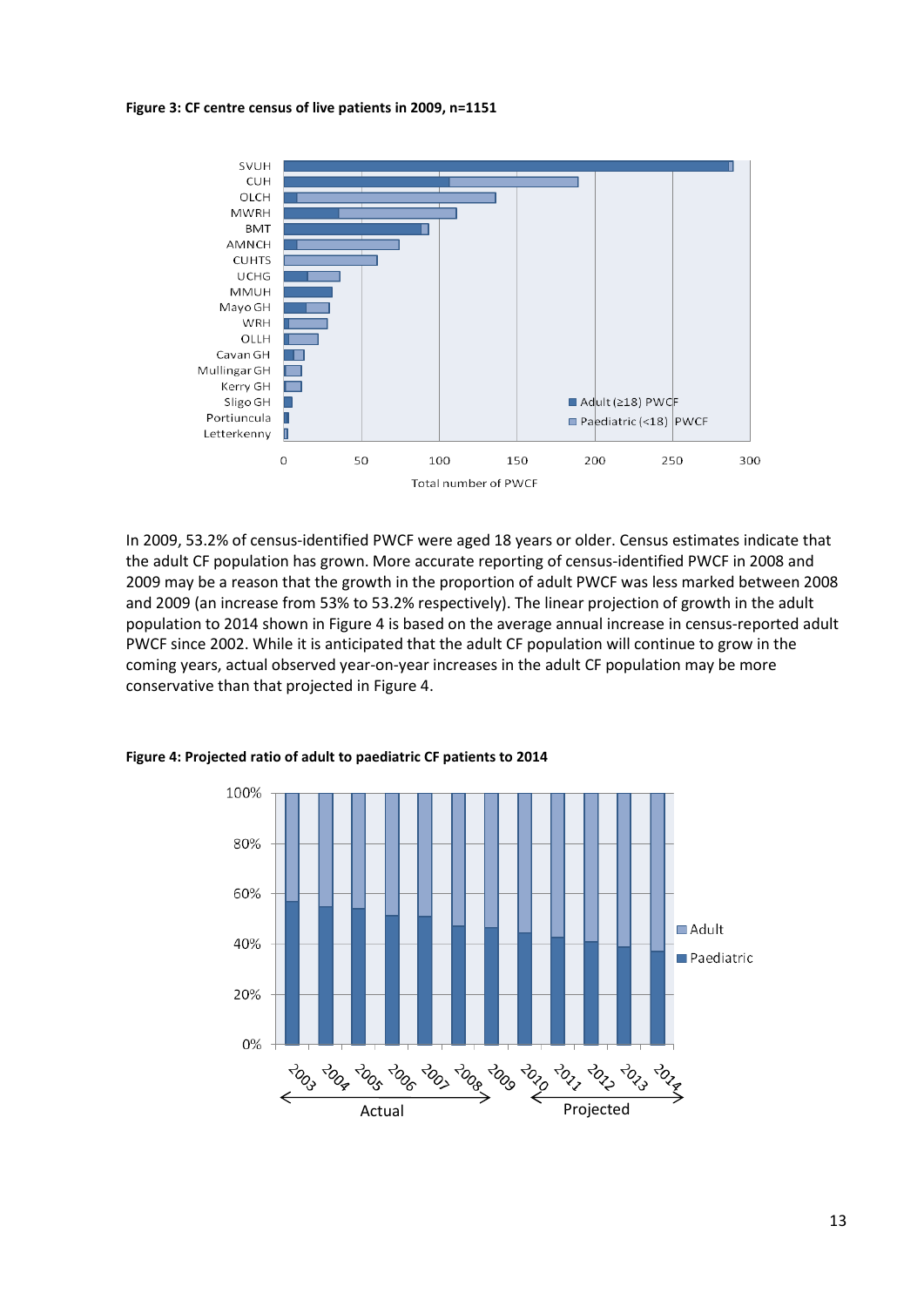### **CF Survival**

In addition to reporting on CF death information from the CFRI alone, information is now routinely sourced from the Central Statistics Office and the Cystic Fibrosis Association of Ireland. In total, 19 deaths were reported in 2009. This is within the normal range of deaths observed in any given year in the Republic of Ireland (Figure 5). The median age at death in 2009 was 25 years, indicating that median age at death continues to increase. The ages at which PWCF died in 2009 ranged from 10 to 39 years.



**Figure 5: Total number of deaths and median age at death of PWCF, 1994-2009** 

More deaths occurred in females (n=12) than in males (n=7) in 2009, a trend that has prevailed for much of the last decade. Furtheremore, median age at death is older in males than in females (Figure 6). While female median age at death in 2009 was 23 years (and has remained around 23 years for the last five years or so), median age at death for males in 2009 was unusually large in 2009 (33 years). It should be noted, however, that the male estimate was based on a very small number of deaths.

**Figure 6: Number of CF deaths and median age at death by gender, 1994-2009** 

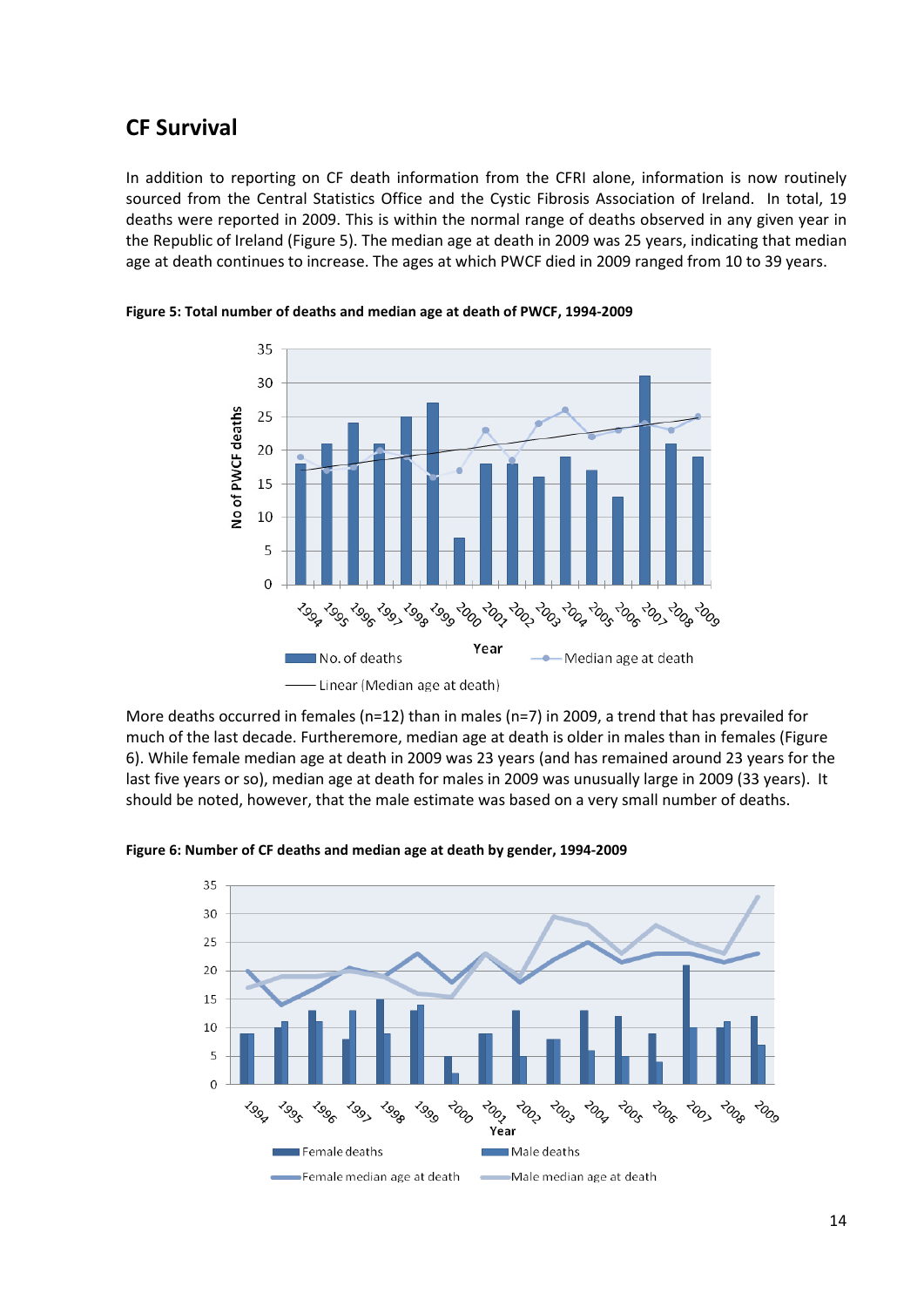Birth cohort lifetable (Kaplan-Meier) survivorship curves to 2009 are shown in Figure 7 for males and females born between 1980 and 2004. More deaths occurred in infancy (unde 5 years) for PWCF born 1980-1994 than for PWCF born 1995-2004. As death in infancy has become increasingly rare, the average age to which PWCF can expect to live has improved, particularly for PWCF born from 1995 onwards. A gender gap in CF survival has long been recognised both at home and abroad, although reasons for this disparity are not entirely clear.

#### **Figure 7: Birth cohort survivorship to 2009 for PWCF born 1980-2004 by gender**



#### Male birth cohort survivorship to 2009



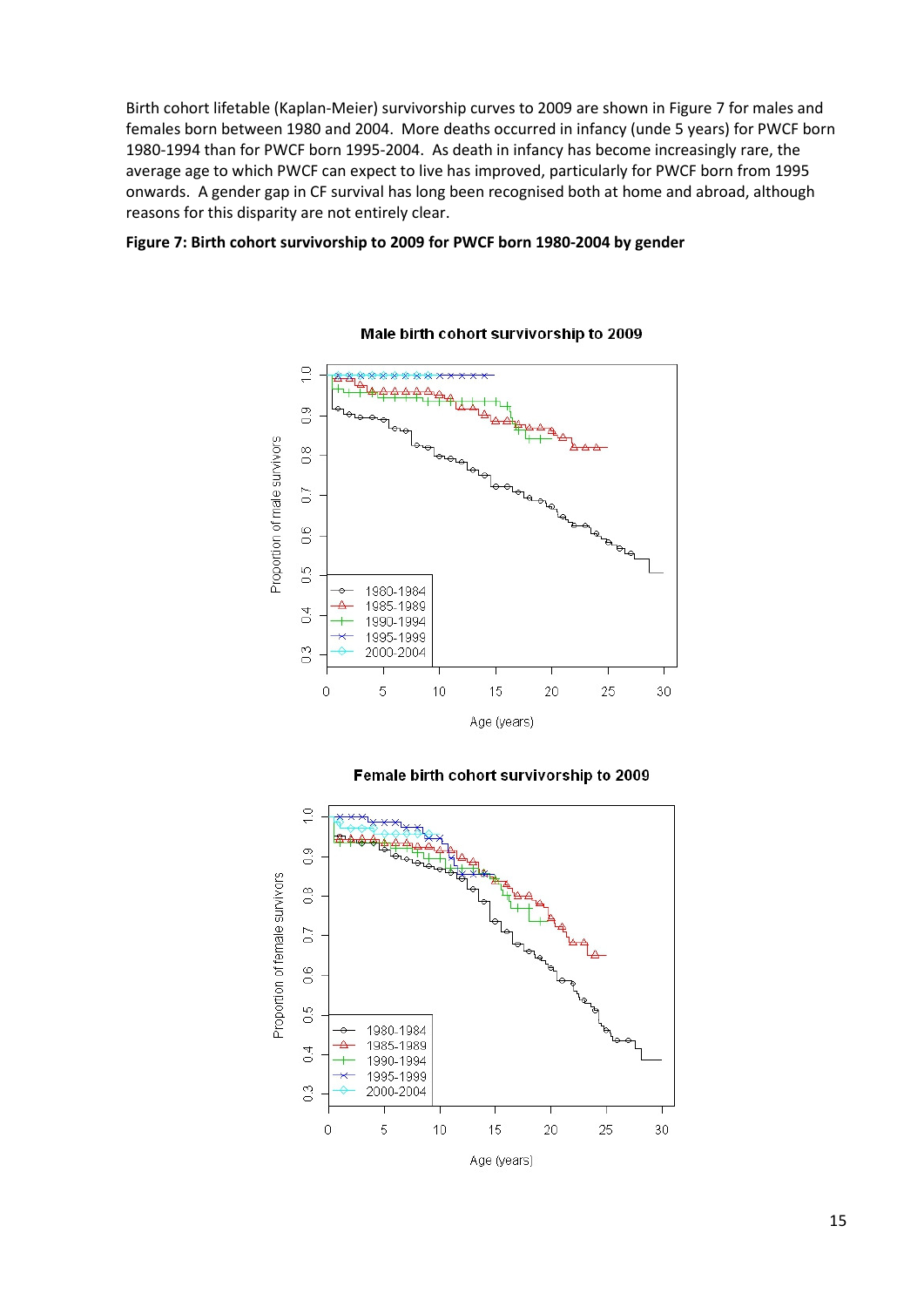### **Cause of Death**

One hundred and fifty-four CF deaths occurred between 2002 and 2009 (Figure 8). Respiratory/cardiac failure was cited as the principle cause of death for approximately 70% of deceased PWCF. This compares with a figure of 80% internationally. The proportion of deaths due to respiratory and cardiac failure in the Republic of Ireland has declined from 81% in 2007 to 69.5% in 2009. However, there has been a concurrent increase in the number of deaths with an unknown cause of death (from 5% in 2007 to 14.3% in 2009). This is a direct result of the inclusion of CSO registered death information in 2008 and 2009 CFRI Annual Reports. Cause of death information taken by the CSO from death certificates may on occasion record death as being due to cystic fibrosis, but information about the factors precipitating death are not always provided.



#### **Figure 8: Principle cause of death, 2002-9, n=154**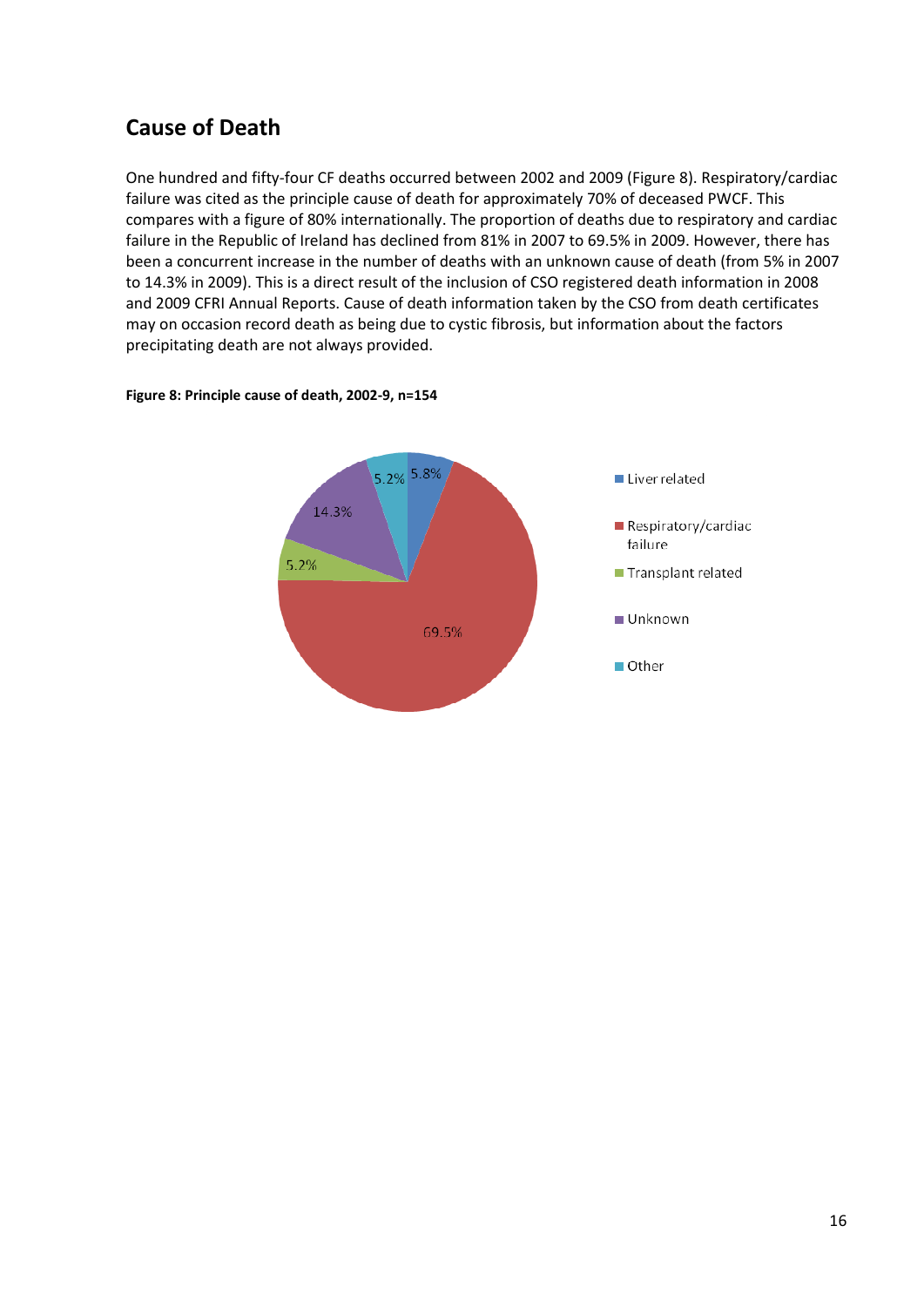### **Demographics of the CFRI**

Table 1 shows some summary statistics relating to PWCF alive on the last day of 2009 (n=1027). The age of PWCF ranged from less than one year to 59 years, with an average age of 18.7 years. The vast majority were of Irish origin (97.5%). Nine patients were reported as being diagnosed with CF in 2009, however this is an underestimate because many PWCF diagnosed in 2009 will be invited to enrol with the CFRI in 2010. There is a lag period from the date of diagnosis to recruitment as families are given time to come to terms with the diagnosis. The numbers diagnosed in a particular year will be more accurate once neonatal screening comes into effect.

| Year                              | 2004 | 2005 | 2006 | 2007 | 2008 | 2009   | <b>Total</b> | %     |
|-----------------------------------|------|------|------|------|------|--------|--------------|-------|
| <b>PWCF consented</b>             | 159  | 166  | 53   | 53   | 303  | 40     | 1105         |       |
| Age range*                        |      |      |      |      |      | $1-59$ |              |       |
| Mean age (yrs)*                   |      |      |      |      |      | 18.7   |              |       |
| Median age (yrs)*                 |      |      |      |      |      | 18     |              |       |
| Number diagnosed during year      |      |      |      |      |      | 9      |              |       |
| Number of males*                  |      |      |      |      |      | 592    |              | 57.6% |
| Number of females*                |      |      |      |      |      | 435    |              | 42.4% |
| Number <18 yrs*                   |      |      |      |      |      | 496    |              | 48.3% |
| Number ≥18 yrs*                   |      |      |      |      |      | 531    |              | 51.7% |
| Number males ≥18 yrs*             |      |      |      |      |      | 312    |              | 30.4% |
| Number females ≥18yrs*            |      |      |      |      |      | 219    |              | 21.3% |
| Irish ethnicity*                  |      |      |      |      |      | 1001   |              | 97.5% |
| <b>Deaths during year</b>         | 5    | 9    | 5    | 19   | 17   | 19     | 80           |       |
| <b>Total PWCF on CFRI who are</b> |      |      |      |      |      |        | 1027         | 92.9% |
| alive at end of year              |      |      |      |      |      |        |              |       |

#### **Table 1: Demographic data from the Cystic Fibrosis Registry of Ireland (CFRI)**

\* of the 1027 PWCF on the registry who are alive at the end of 2009

The age distribution of PWCF alive at the end of 2009 is shown by gender in Figure 8. Males outnumber females in nearly all five-year age bands and this may be due to the disproportionate number of deaths that have occurred in females in the last decade. Males and females aged 20-24 years comprised the largest age band.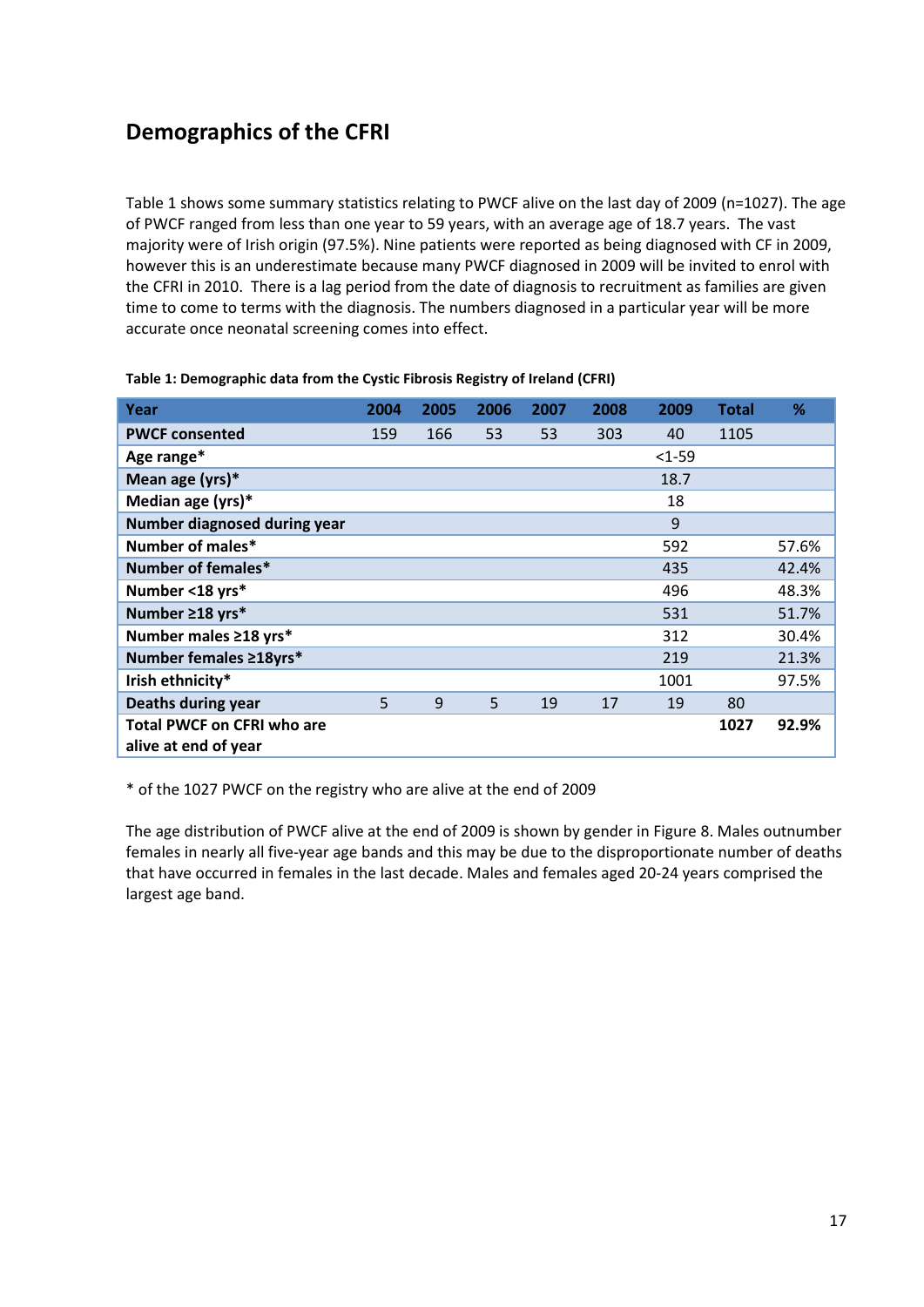**Figure 9: Age and gender distribution by age band, 2009 (n=1027)** 



Table 2 shows that the largest proportion of PWCF live in Dublin (27.4%), followed by those living in Cork (13%) and Limerick (5.5%). The distribution of county of residence remains largely unchanged from previous years.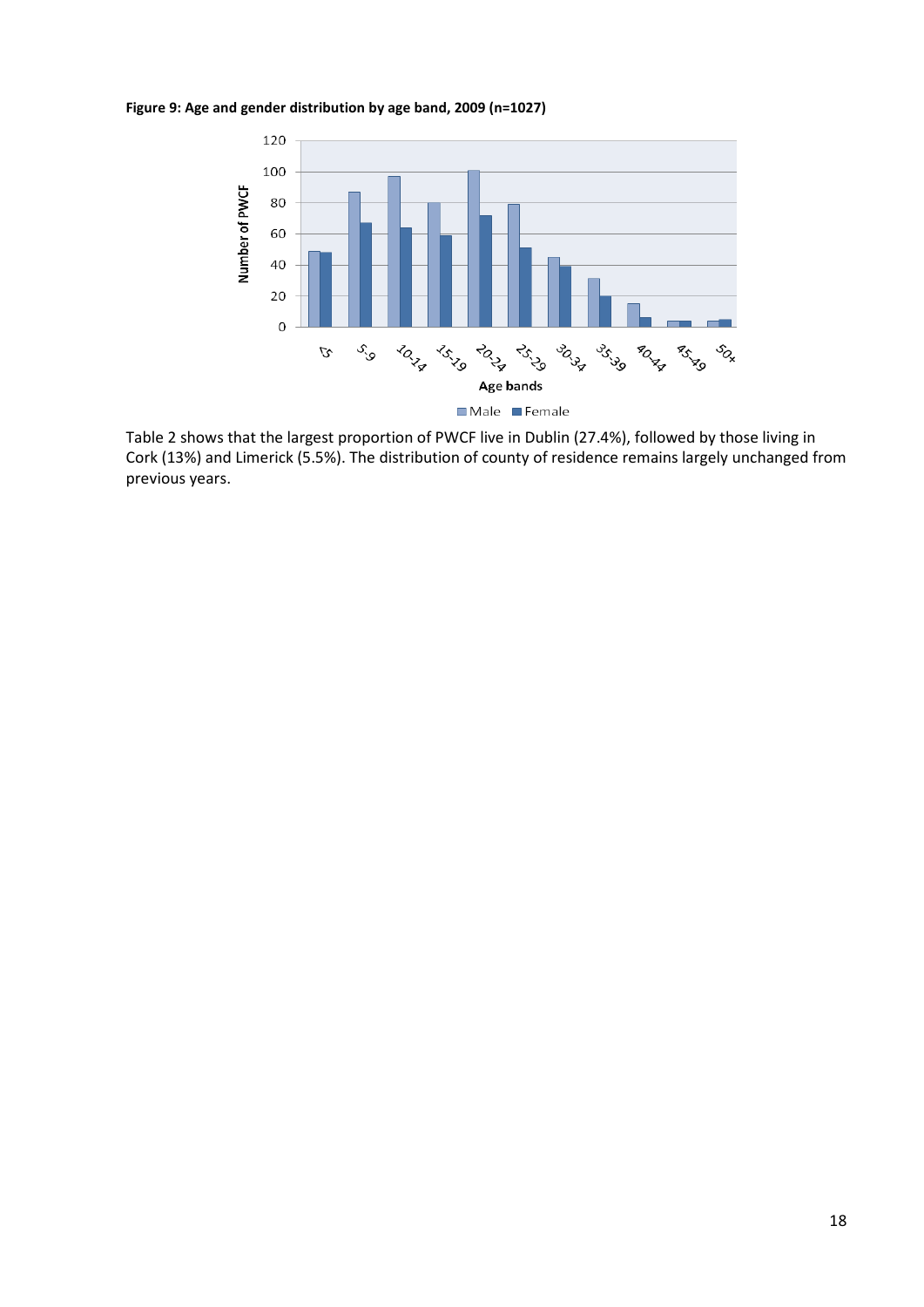#### **Table 2: PWCF by county of residence**

|                              | <b>Number of</b><br><b>PWCF</b> | $\frac{9}{6}$ |
|------------------------------|---------------------------------|---------------|
| <b>Dublin</b>                | 281                             | 27.4%         |
| <b>Cork</b>                  | 134                             | 13.0%         |
| <b>Limerick</b>              | 56                              | 5.5%          |
| <b>Kildare</b>               | 51                              | 5.0%          |
| <b>Tipperary</b>             | 51                              | 5.0%          |
| Galway                       | 45                              | 4.4%          |
| <b>Kerry</b>                 | 40                              | 3.9%          |
| <b>Wicklow</b>               | 38                              | 3.7%          |
| <b>Meath</b>                 | 35                              | 3.4%          |
| Clare                        | 34                              | 3.3%          |
| <b>Mayo</b>                  | 31                              | 3.0%          |
| Wexford                      | 23                              | 2.2%          |
| Waterford                    | 21                              | 2.0%          |
| Cavan                        | 20                              | 1.9%          |
| Louth                        | 20                              | 1.9%          |
| Westmeath                    | 20                              | 1.9%          |
| Kilkenny                     | 19                              | 1.9%          |
| Laois                        | 18                              | 1.8%          |
| <b>Carlow</b>                | 15                              | 1.5%          |
| <b>Offaly</b>                | 15                              | 1.5%          |
| <b>Donegal</b>               | 13                              | 1.3%          |
| Monaghan                     | 13                              | 1.3%          |
| <b>Sligo</b>                 | 11                              | 1.1%          |
| 4 counties with <10 patients | 23                              | 2.3%          |
| <b>Total</b>                 | 1004                            | 100.0%        |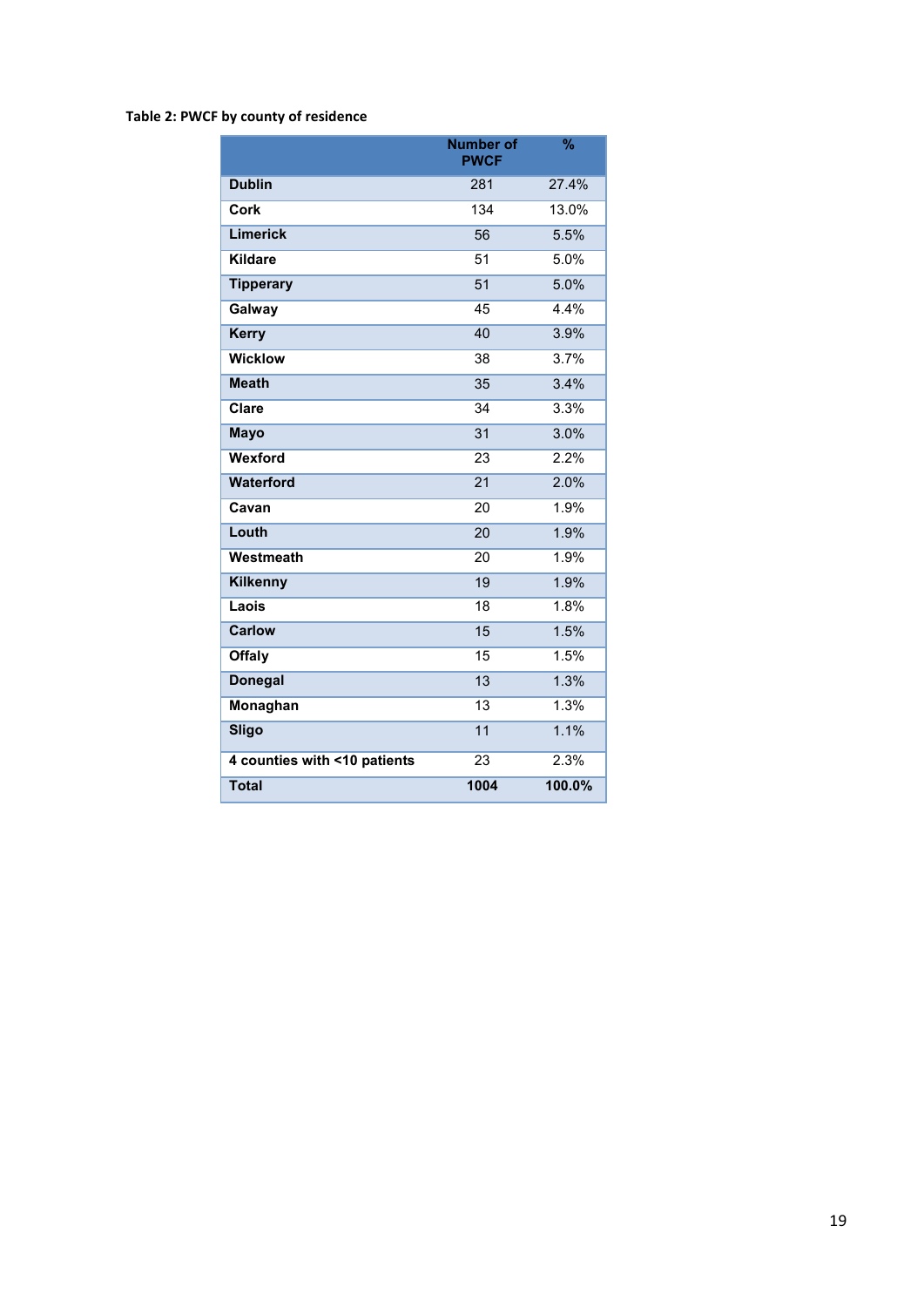## **Siblings**

There were 965 families represented on the CFRI in 2009. Of those families, 835 had only one family member enrolled with the CFRI, 124 had two family members, and 7 families had three or more family members enrolled with the CFRI.

|       | <b>Irish CF families</b>                          |
|-------|---------------------------------------------------|
| 1105  | Total number of PWCF enrolled                     |
| 965   | Families represented                              |
| 13.5% | 130 of 965 families had 2 or more members with CF |
| 123   | Number of families with 2 members with CF         |
|       | Number of families with 3 or more members with CF |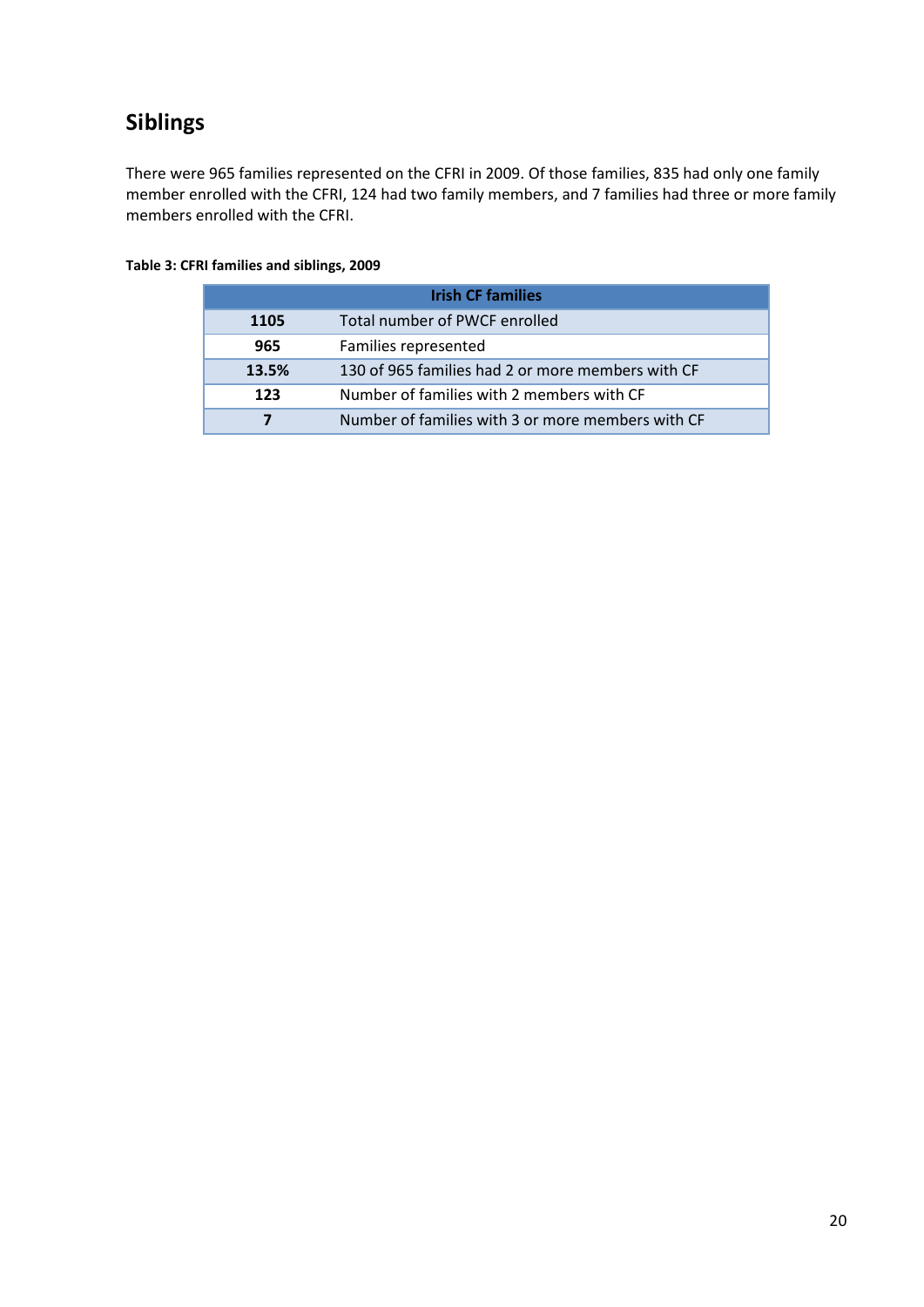### **Diagnosis**

Figure 9 shows the modes of presentation for PWCF enrolled with the CFRI by 2009. As in previous reports, gastrointestinal symptoms were the most frequent symptom type reported which preceded a CF diagnosis (22.8%), followed by respiratory symptoms alone (19.6%), and both respiratory and gastrointestinal symptoms (16.9%). Approximately 15% of PWCF underwent investigation for CF due to an existing family history alone. Just over 150 PWCF presented with symptoms of meconium ileus (14.1%), with a median age at diagnosis of 0.5 months.



#### **Figure 10: Symptoms leading to a diagnosis of CF, n=1105**

The median age at diagnosis for PWCF enrolled with the CFRI by the end of 2009 was 4.1 months (range: 1 day to late forties). Diagnosis occurred earlier, on average, for PWCF presenting with symptoms of meconium ileus (0.5 months), and those with a family history with or without other symptoms (2.2 and 1.4 months respectively). PWCF presenting with respiratory symptoms took longest on average to be diagnosed with CF (median age at diagnosis: 19.7 months).

**Figure 11: Median age at diagnosis in months by symptom category** 

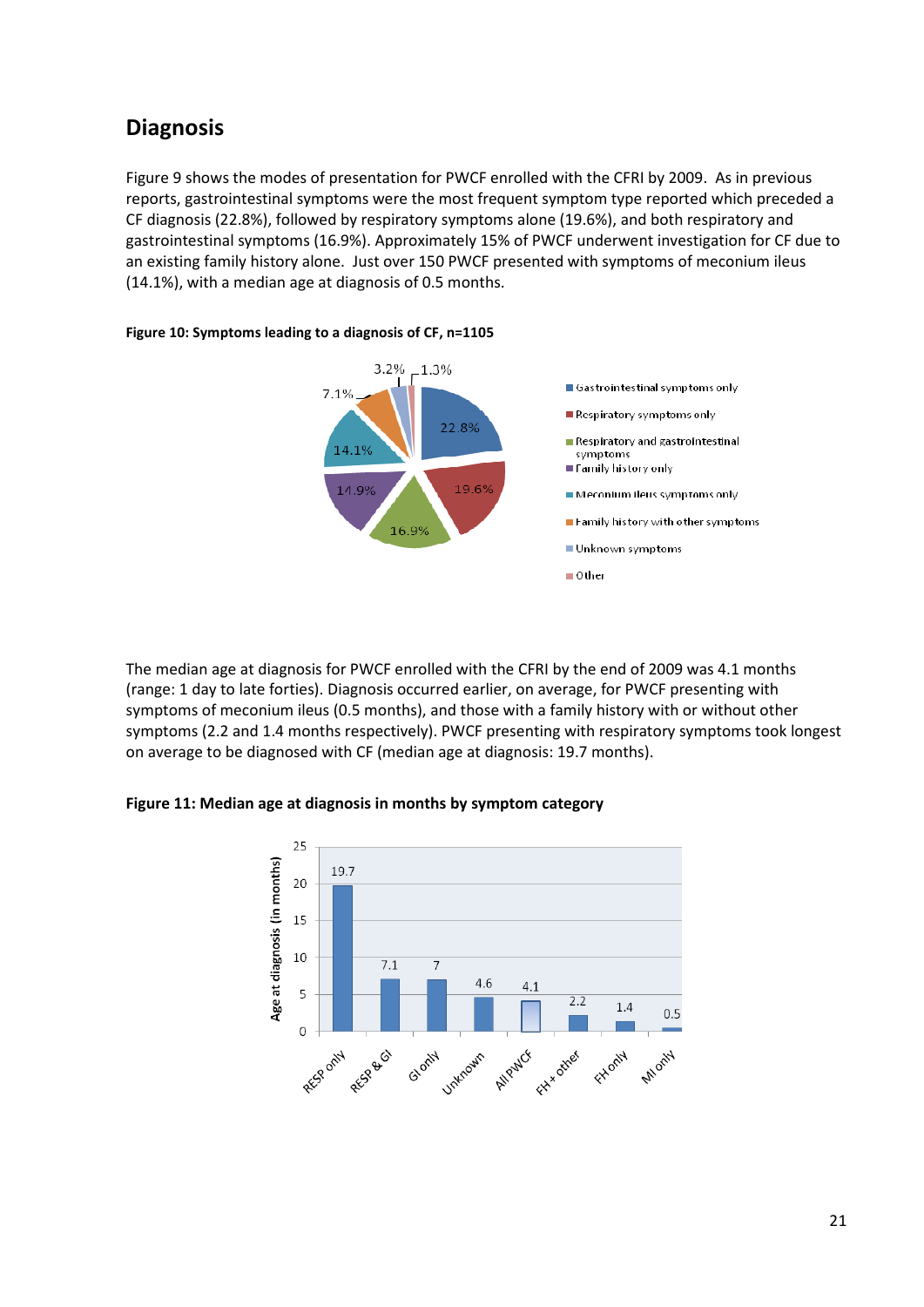### **Genotype**

Genotyping was performed for 96.9% of PWCF enrolled by the end of 2009. Delta F508 homozygous, which is one of the more severe CF genotypes, continues to be the most commonly detected (57.8%). PWCF with at least one ∆F508 alleles account for 90.1% of the CF population. Such individuals tend to have more severe disease.

|                               | Number of<br><b>PWCF</b> | ℅     |
|-------------------------------|--------------------------|-------|
| ΔF508 homozygous              | 639                      | 57.8% |
| ΔF508 G551D                   | 119                      | 10.8% |
| <b>ΔF508 R117H</b>            | 38                       | 3.4%  |
| ΔF508 R560 T/K                | 24                       | 2.2%  |
| ΔF508 1717-1 G-->A            | 16                       | 1.4%  |
| ΔF508 621+1 G-->T             | 15                       | 1.4%  |
| <b>AF508 G542X</b>            | 14                       | 1.3%  |
| All other ∆F508 heterozygotes | 110                      | 10.0% |
| ΔF508 allele 2 unknown        | 21                       | 1.9%  |
| G551D G551D                   | 8                        | 0.7%  |
| Other genotypes               | 48                       | 4.3%  |
| Not genotyped                 | 34                       | 3.1%  |
| <b>Pending</b>                | 19                       | 1.7%  |
| Total                         | 1105                     |       |

**Table 4: Frequencies of the most common CF mutations**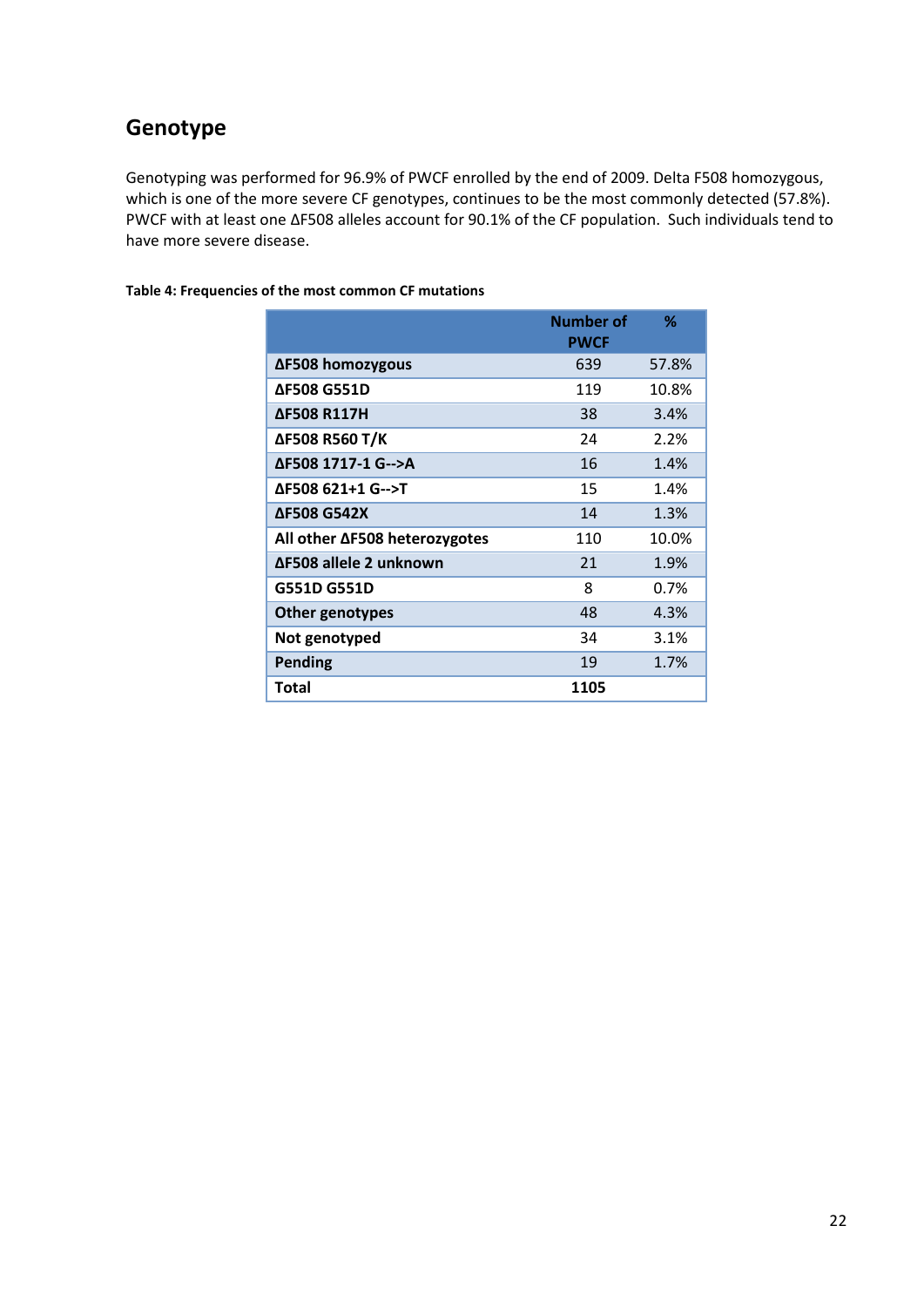### **Hospitalisations and Complications**

Annual assessment (AA) data, which refers to information on hospitalisations, number and type of exacerbations, complications, antibiotic and long-term medication usage etc., are gathered each year for each individual CFRI-enrolee. In 2009, AA data were gathered for more PWCF than ever before (n=865). AA data were gathered for a greater proportion of paediatric (91.5%) than adult (77.4%) PWCF (Table 5). However, due to difficulties experienced in accessing medical records in certain adult hospitals, partial AA data may have been gathered for individual adult PWCFs. This was unavoidable and 2009 data on hospitalizations and respiratory exacerbations in particular may be incomplete for those adults.

#### **Table 5: Annual assessment data collected, 2009**

| <b>2009 Annual Assessments (AAs)</b>                               |       |       |  |  |
|--------------------------------------------------------------------|-------|-------|--|--|
| <b>Adult</b><br><b>Paediatric</b>                                  |       |       |  |  |
| PWCF with 2009 AA data collected                                   | 454   | 411   |  |  |
| <b>Proportion of live PWCF with</b><br>completed 2009 AAs (N=1027) | 91.5% | 77.4% |  |  |

Table 6 shows that respiratory exacerbations and complications occur with greater frequency in the adult population than in the paediatric population, while the number of hospitalisations on average for adult and paediatric PWCF appears to be similar. A greater number of hospitalisations, exacerbations and complications were reported in 2009 than in 2008. This is likely due to the capture of more PWCF's AA data than ever before, rather than an actual increase in frequency of observation between 2008 and 2009.

| <b>2009 Annual Assessments (AAs)</b>       |               |                            |               |                            |  |
|--------------------------------------------|---------------|----------------------------|---------------|----------------------------|--|
|                                            |               | <b>Paediatric</b>          |               | <b>Adult</b>               |  |
|                                            | <b>Number</b> | Average per<br><b>PWCF</b> | <b>Number</b> | Average per<br><b>PWCF</b> |  |
| <b>Number of hospitalisations</b>          | 375           | 0.83                       | 338           | 0.82                       |  |
| <b>Number of respiratory exacerbations</b> | 366           | 0.81                       | 560           | 1.36                       |  |
| <b>Number of other exacerbations</b>       | 33            | 0.07                       | 39            | 0.09                       |  |
| <b>Number of complications</b>             | 1206          | 2.66                       | 1370          | 3.33                       |  |

#### **Table 6: Number of hospitalisations, exacerbations and complications, paediatric vs adult groups**

Table 7 examines CF-related complications in greater detail. Chronic *Pseudomonas aeruginosa* infection (defined as having ≥3 positive cultures in a year) was reported for 62.8% of adult PWCF for whom 2009 AA data was gathered. This is similar to the rate observed in adults in 2008 (63.2%). *Burkholderia cepacia* syndrome was observed in 12 adults in 2009, four more than in the 2008. MRSA rates remain similar to those reported in 2008, with more detected in paediatric than adult PWCF. Forty-six percent of paediatric patients had chronic *Staphylococcus aureus* infection in 2009. Reported annual rates of *S. aureus* have increased consecutively since 2007 (from 28%) and may reflect improved collection of laboratory information for paediatric patients.

The majority of adult and paediatric PWCF are pancreatic insufficient and required pancreatic enzymes in 2009. The number of paediatric PWCF with liver disease increased from 13 to 26 between 2008 and 2009, as did the number of adult PWCF with insulin-dependent diabetes (from 84 to 104 PWCF).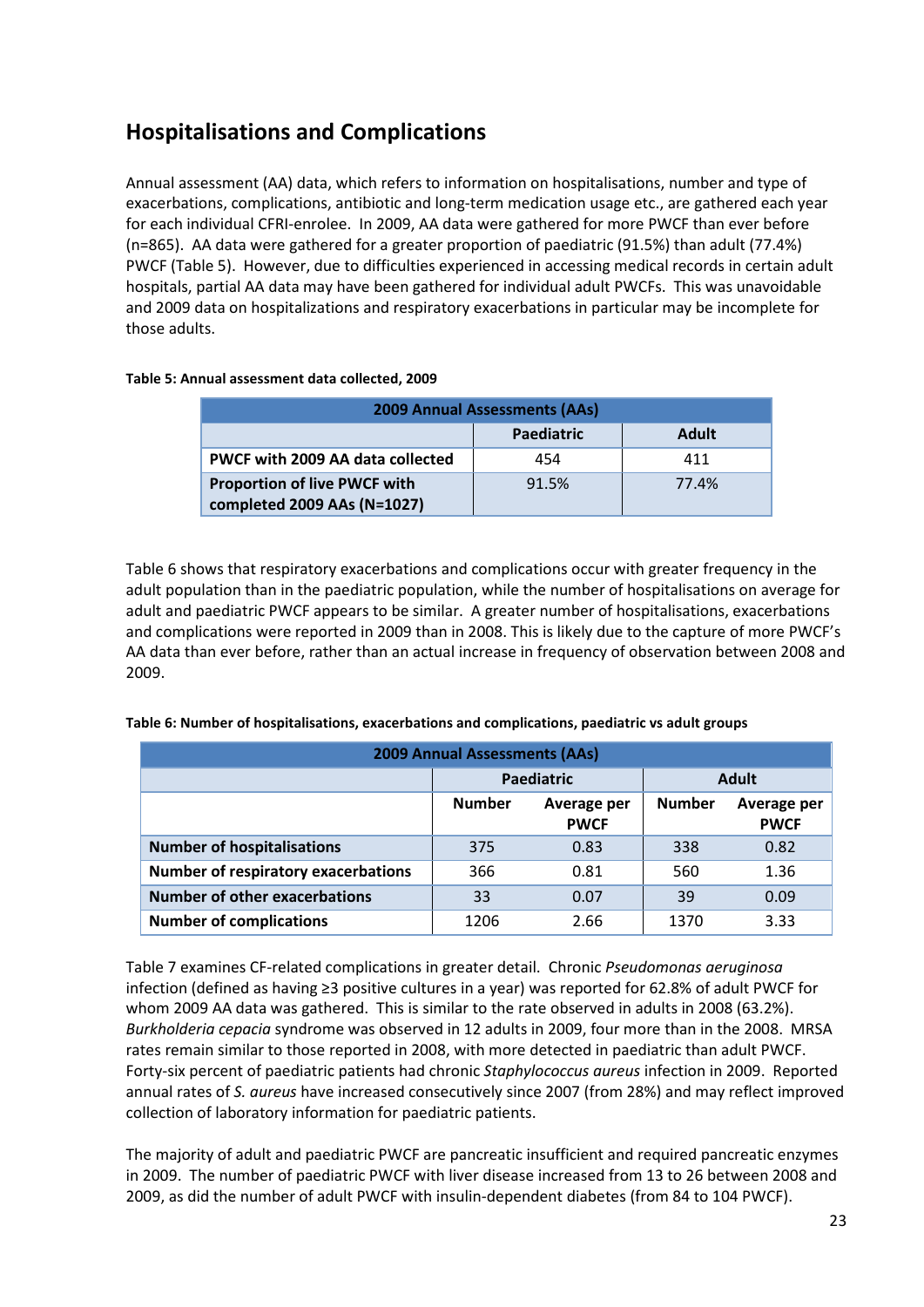Osteopenia/osteoporosis was reported for 43.3% of adults compared with 5.5% of paediatric PWCF in 2009.

| <b>2009 Annual Assessment</b>                |                                               |            |                                |            |  |
|----------------------------------------------|-----------------------------------------------|------------|--------------------------------|------------|--|
|                                              | <b>Paediatric</b>                             |            | <b>Adult</b>                   |            |  |
| No of PWCF with completed AAs                | 454                                           |            | 411                            |            |  |
| <b>PWCF with no complications</b>            | 6                                             |            | 14                             |            |  |
| <b>Total number of complications</b>         | 1206                                          |            | 1370                           |            |  |
|                                              | <b>Cardiac/Pulmonary Complications</b>        |            |                                |            |  |
|                                              | <b>Number of</b><br>paediatric<br><b>PWCF</b> | % of group | <b>Number of</b><br>adult PWCF | % of group |  |
| <b>Chronic Pseudomonas</b>                   | 105                                           | 23.1%      | 258                            | 62.8%      |  |
| <b>Chronic Staphylococcus</b>                | 207                                           | 45.6%      | 107                            | 26.0%      |  |
| <b>Burkholderia</b>                          | $\overline{3}$                                | 0.7%       | 12                             | 2.9%       |  |
| <b>MRSA</b>                                  | 61                                            | 13.4%      | 40                             | 9.7%       |  |
| <b>Nasal polyps</b>                          | 16                                            | 3.5%       | $\mathbf{1}$                   | 0.2%       |  |
| <b>ABPA</b>                                  | 12                                            | 2.6%       | 13                             | 3.2%       |  |
| <b>Asthma</b>                                | $\mathbf{1}$                                  | 0.2%       | $\overline{3}$                 | 0.7%       |  |
| All other cardiac/pulmonary<br>complications | $\mathbf{1}$                                  | 0.2%       | 4                              | 1.0%       |  |
| <b>Total card/pulm complications</b>         | 406                                           |            | 434                            |            |  |
|                                              | <b>Gastrointestinal Complications</b>         |            |                                |            |  |
| <b>DIOS</b>                                  | 8                                             | 1.8%       | 14                             | 3.4%       |  |
| <b>Rectal Prolapse</b>                       | $\overline{0}$                                | 0%         | $\overline{0}$                 | 0%         |  |
| <b>Pancreatic Insufficiency</b>              | 429                                           | 94.5%      | 341                            | 83%        |  |
| <b>Abnormal LFTs</b>                         | $\overline{4}$                                | 0.9%       | 9                              | 2.2%       |  |
| Liver disease                                | 26                                            | 5.9%       | 58                             | 11.4%      |  |
| All other gastro complications               | 61                                            | 13.4%      | 44                             | 10.7%      |  |
| <b>Total gastro complications</b>            | 528                                           |            | 458                            | 2.7%       |  |
|                                              | <b>Miscellaneous Complications</b>            |            |                                |            |  |
| <b>Diabetes requiring insulin</b>            | 13                                            | 2.9%       | 108                            | 26.3%      |  |
| Clubbing                                     | 182                                           | 40.1%      | 121                            | 29.4%      |  |
| Osteopenia/osteoporosis                      | 25                                            | 5.5%       | 178                            | 43.3%      |  |
| <b>Other morbidity</b>                       | 52                                            | 11.5%      | 67                             | 16.3%      |  |
| <b>Total misc complications</b>              | 272                                           |            | 474                            |            |  |

#### **Table 7: Complication rates by system; paediatric vs. adult groups**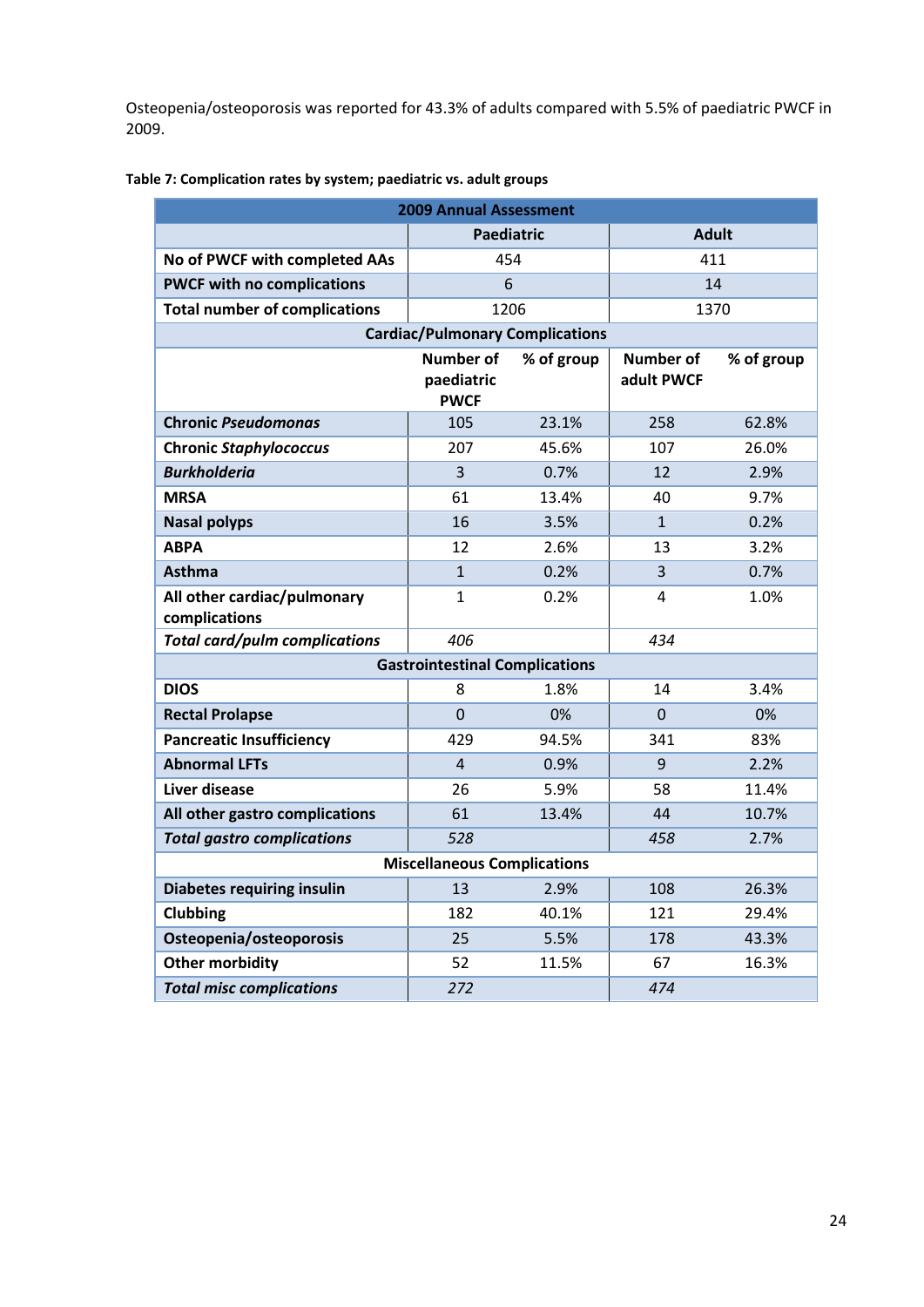## **Cultures**

CFRI staff collected data on approximately 7,100 sputum swabs taken from PWCF in 2009. With the exception of sputum and throat samples in paediatric PWCF, similar numbers of all sample types were recorded in 2008 and 2009. On average, 7.8 positive sputum cultures were reported for paediatric PWCF compared with 8.3 for adults in 2009 (Table 8). The average number of sputum culture positive samples in adults declined between 2008 (9.0) and 2009 (8.3), although this may reflects difficulties encountered with accessing medical records from certain adult hospitals for the collection of 2009 AA data.

#### **Table 8: Culture types, paediatric vs. adults**

|                       | <b>Paediatric</b> |                                                               |               | <b>Adult</b>                                             |
|-----------------------|-------------------|---------------------------------------------------------------|---------------|----------------------------------------------------------|
| Sample type           | <b>Number</b>     | Average number of<br>positive cultures per<br>paediatric PWCF | <b>Number</b> | Average number of<br>positive cultures per<br>adult PWCF |
| <b>Sputum samples</b> | 3739              | 7.8                                                           | 3364          | 8.3                                                      |
| <b>Cough swabs</b>    | 1518              | 3.2                                                           | 125           | 0.3                                                      |
| <b>Throat swabs</b>   | 1474              | 3.1                                                           | 49            | 0.1                                                      |
| <b>BAL swabs</b>      | 85                | 0.2                                                           | 26            | 0.1                                                      |
| <b>Nasal swabs</b>    | 137               | 0.3                                                           | 21            | 0.1                                                      |

Table 9 shows the 12 most commonly detected organisms in sputum cultures from PWCF of all ages in 2009. *S. aureus*, *P. aeruginosa* and *Candida sp.* were the most frequently detected. For the first time, *S. aureus* positive sputum cultures were detected more frequently than *P. aeruginos*a (perhaps due to incomplete collection of microbiological information for adult PWCF, in whom *P. aeruginosa* is commonly detected.)

**Table 9: Twelve most frequently detected organisms in sputum cultures** 

|                                                     | <b>Number of positive</b> | % of positive   |
|-----------------------------------------------------|---------------------------|-----------------|
|                                                     | sputum cultures           | sputum cultures |
| <b>Staphylococcus aureus</b>                        | 1063                      | 15.0%           |
| All Candida species                                 | 1058                      | 14.9%           |
| Pseudomonas aeruginosa (Mucoid status not reported) | 1051                      | 14.8%           |
| Pseudomonas aeruginosa (Mucoid)                     | 728                       | 10.2%           |
| <b>Normal flora</b>                                 | 656                       | 9.2%            |
| Aspergillus fumagatus                               | 415                       | 5.8%            |
| <b>MRSA</b>                                         | 329                       | 4.6%            |
| Gram positive cocci                                 | 310                       | 4.4%            |
| <b>Haemophilius influenza</b>                       | 248                       | 3.5%            |
| Pseudomonas aeruginosa (Non-mucoid)                 | 241                       | 3.4%            |
| Gram negative bacilli                               | 210                       | 3.0%            |
| Stenotrophomonas maltophilia                        | 172                       | 2.4%            |
| Other*                                              | 622                       | 8.8%            |
| <b>Total</b>                                        | 7103                      |                 |

\*Contains 35 *Burkholderia cepacia* complex positive sputum cultures; 22 *cenocepacia*, 17 *multivorans*, and 1 cepacia.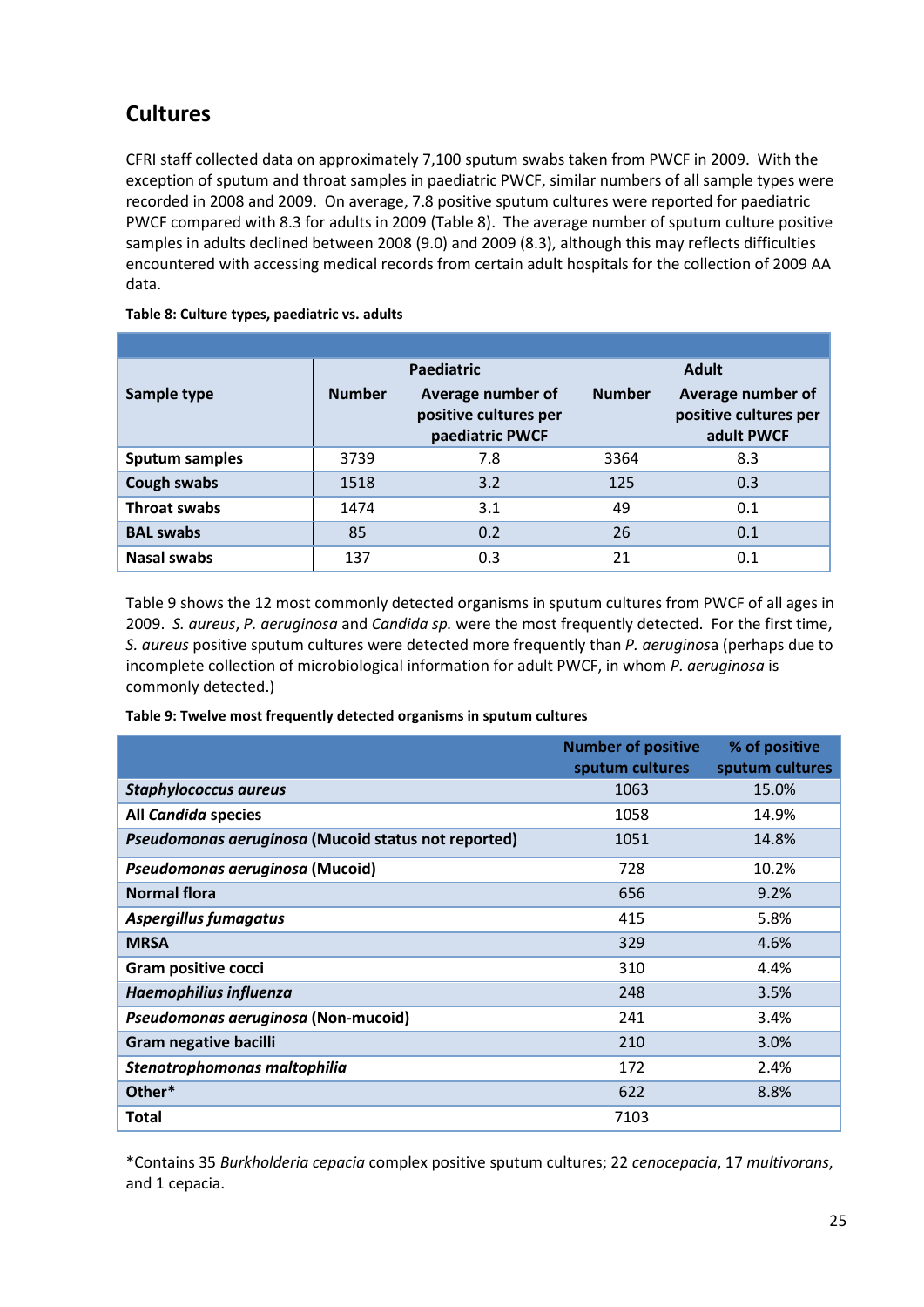### **Antibiotics**

The number of days PWCF spent taking the more commonly prescribed IV antibiotics in 2009 is shown in Figure 11. The ten most commonly prescribed IV antibiotics in 2009 alone accounted for over 21,000 antibiotic days (cumulative number of days in which PWCF were administered IV antibiotics). Ceftazidime, tobramycin, colistin sulpohmethate and meropenem are the four most commonly prescribed IV antibiotics. In 2009, ceftazidime (6,386 days) and tobramycin (6,276 days) accounted for approximately 60% of the IV antibiotic days presented in Figure 12.

#### **Figure 12: Rank of order of IV antibiotics, 2009**



For paediatric PWCF, administration of antibiotic IVs in hospital is more common than at home (Figure 13). In the adult CF population, home IV administration of antibiotics occurs nearly as frequently as hospitalisation for IV antibiotic treatment.

**Figure 13: Days of treatment by hospital and home IV antibiotics, adults vs. paediatrics in 2009** 

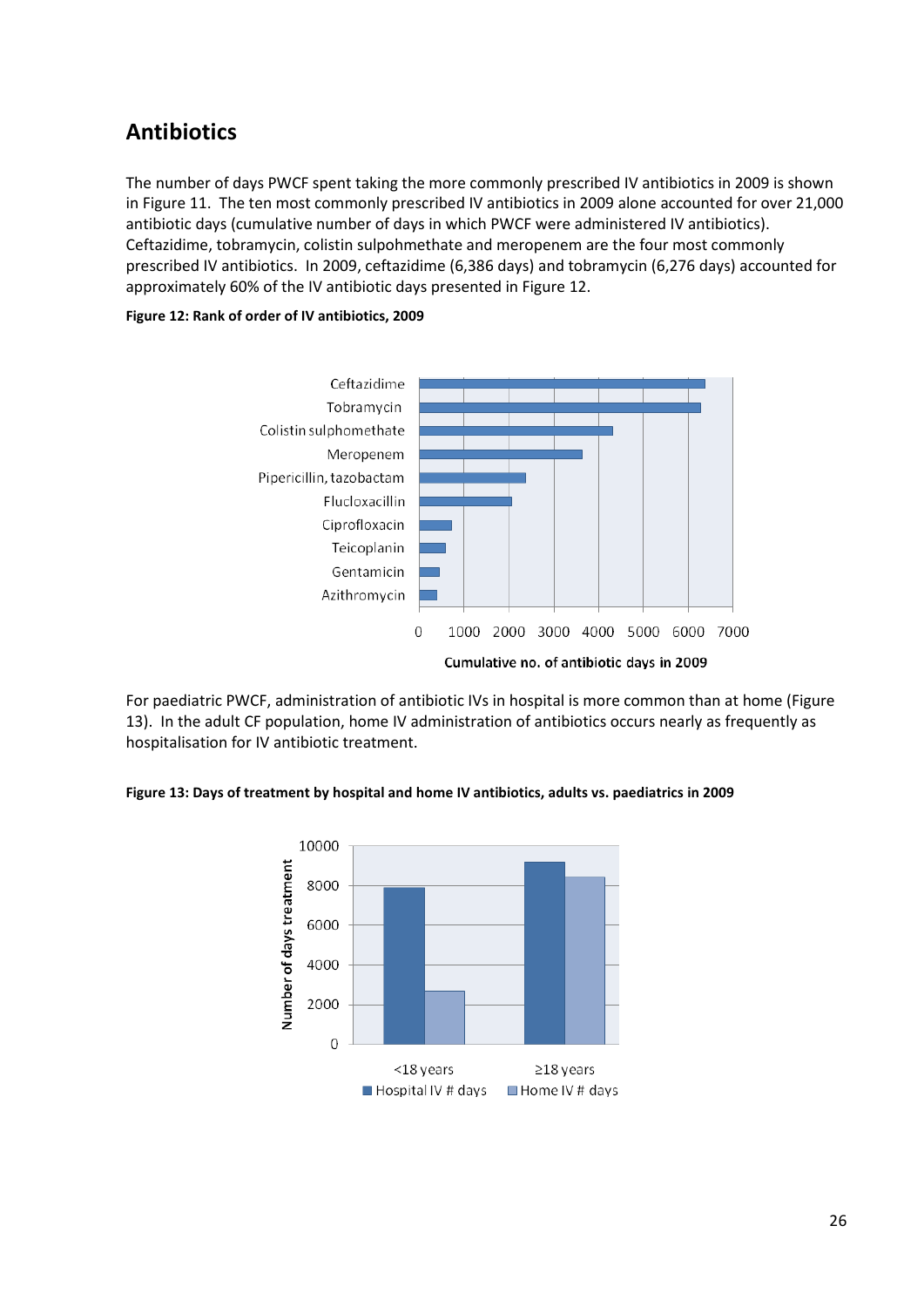### **Pulmonary Function**

Approximately 2,500 pulmonary function test results were recorded by the CFRI in 2009. Slightly fewer test results were captured in 2009 than in 2008 for reasons of access to medical records which were previously described. Table 10 provides a snapshot of mean pulmonary function values in 2009 across all age bands from 5 years of age onwards (regardless of whether PWCF had undergone lung transplantation). Mean FEV<sub>1</sub>% and FVC% predicted decline rapidly in the early age bands (5-19 years) and appear to stabilise from the age of twenty.

| <b>Age bands</b> | <b>Number</b><br>of PFTs | Mean $FEV1$<br>% predicted | <b>Mean FVC</b><br>% predicted |
|------------------|--------------------------|----------------------------|--------------------------------|
| $5-9$            | 407                      | 88.4                       | 92.0                           |
| 10-14            | 480                      | 75.0                       | 83.5                           |
| 15-19            | 460                      | 67.5                       | 79.0                           |
| $20 - 24$        | 496                      | 56.7                       | 72.6                           |
| $25 - 29$        | 284                      | 56.1                       | 74.2                           |
| 30-34            | 172                      | 54.7                       | 75.2                           |
| 35-39            | 85                       | 54.7                       | 74.4                           |
| $\geq 40$        | 62                       | 57.3                       | 80.5                           |
| <b>Total</b>     | 2446                     |                            |                                |

| Table 10: Pulmonary function test summary, 2009 |  |  |
|-------------------------------------------------|--|--|
|-------------------------------------------------|--|--|

Stratifying mean FEV<sub>1</sub>% predicted data by gender we find that in 2009, values for males were higher than females between the age of 5 and 29 years. Mean FEV<sub>1</sub>% predicted values appear to improve for females in their thirties. This may be because those with poorer FEV<sub>1</sub>% predicted values died before reaching their thirties, so those reaching their thirties are in relatively good health and correspondingly mean FEV1% predicted values are good. Lung transplantation may also play a role in improved pulmonary function in adulthood however, the collection of transplantation data is difficult for the CFRI to gather and is not reported on here.

**Figure 14: FEV1% predicted mean values by age band and gender, 2009**

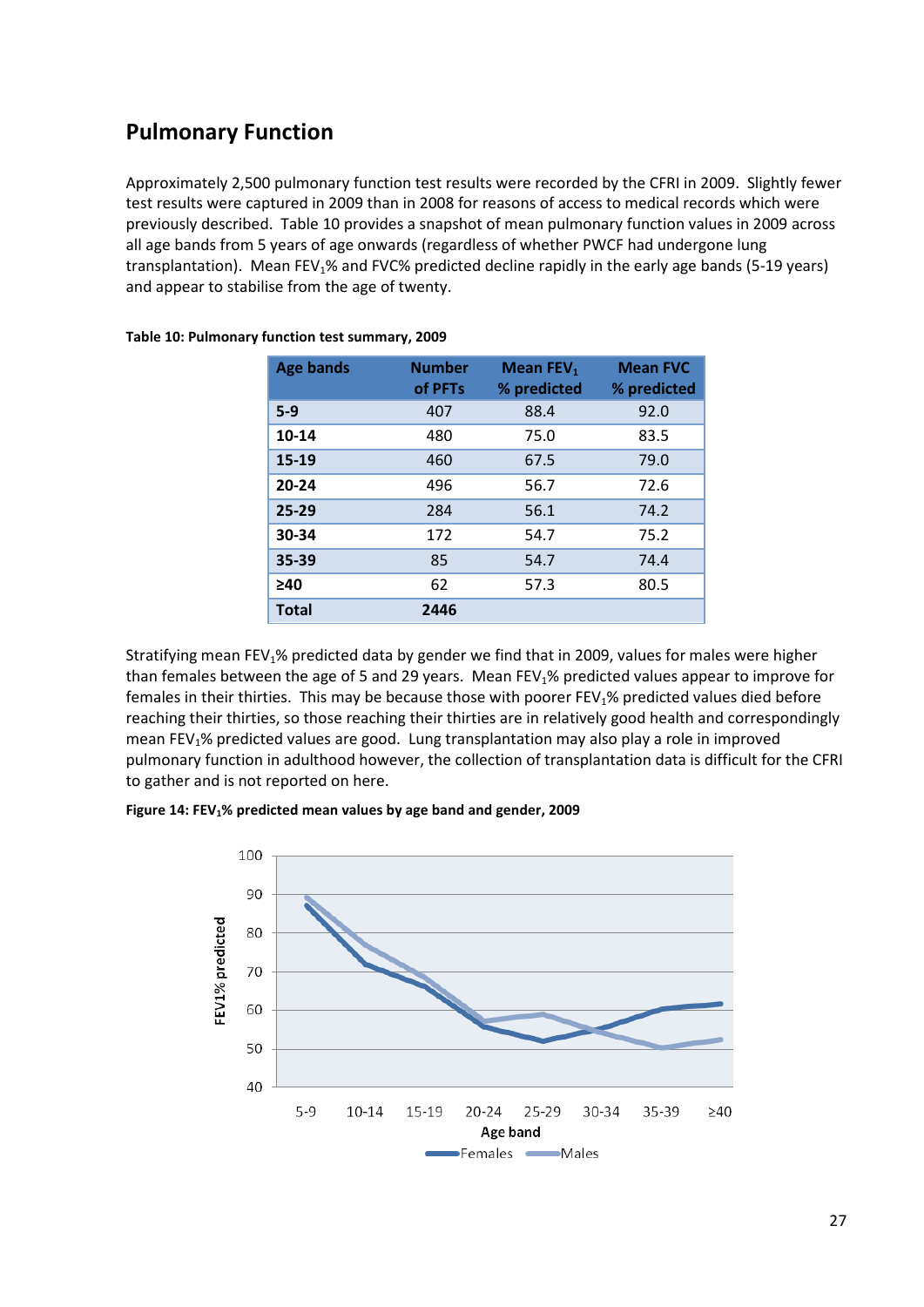### **Body Mass Index**

Table 11 shows mean body mass index (BMI) scores reported in 2009 by age band. Measurement of nutrition and growth using the BMI score is recommended for those aged ≥20 years, and BMI centilefor-age for those aged 2 to 19 years. However, BMI centile-for-age is not routinely recorded by the CFRI, rather height and weight measurements are recorded. The CFRI will be working to improve reporting of nutritional information for paediatric PWCF in the coming year. In the interim, BMI values are reported here for paediatric patients, although it is recognised this may not be an entirely useful measure of growth and nutrition in childhood.

| <b>Age bands</b>  | N    | <b>Mean BMI</b> |
|-------------------|------|-----------------|
| $0 - 4$           | 314  | 16.4            |
| $5-9$             | 509  | 15.9            |
| 10-14             | 494  | 17.8            |
| 15-19             | 456  | 20.3            |
| $20 - 24$         | 482  | 20.7            |
| $25 - 29$         | 266  | 21.5            |
| 30-34             | 162  | 22.7            |
| 35-39             | 83   | 23.1            |
| $\geq 40$         | 54   | 23.6            |
| <b>No of PWCF</b> | 2820 |                 |

#### **Table 11: BMI summary, 2009**

Figure 14 shows mean BMI values in 2009 by age band and gender. Mean BMI from the age of 20 onwards is greater in males than females.

#### **Figure 15: BMI mean values by age band and gender, 2009**

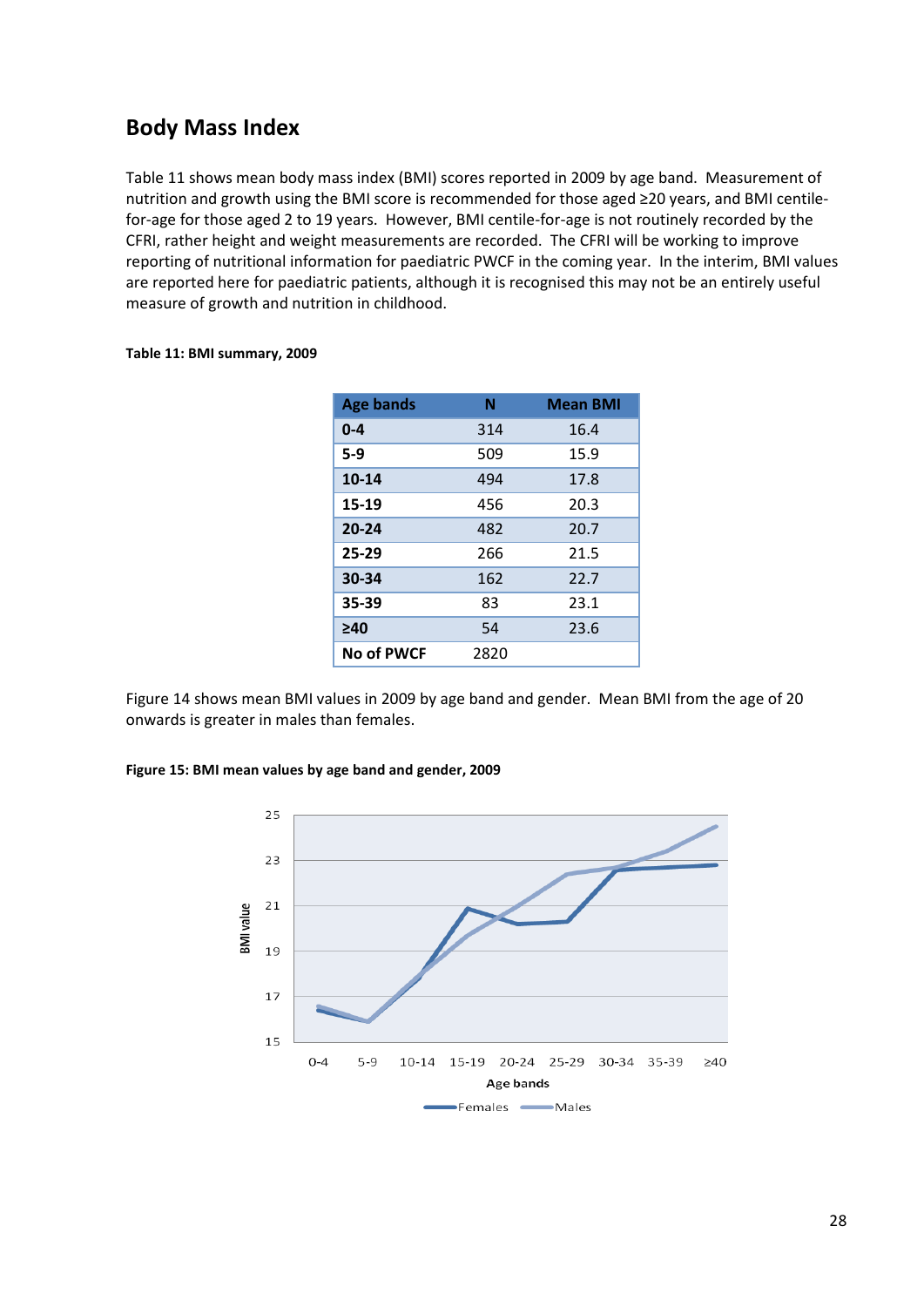### **Nutrition**

Table 12 provides information about nutrition and feeding for paediatric and adult PWCF in 2009. The majority were prescribed vitamins and calorie supplements were prescribed for one in five PWCF. Compared with 2008, more paediatric and adult PWCF reported supplemental feeding in 2009 (20% compared with approximately 30% in 2009).

| Table 12: Nutrition summary, 2009 |  |
|-----------------------------------|--|
|-----------------------------------|--|

| <b>2009 Annual Assessment</b> |                                        |            |                         |            |  |
|-------------------------------|----------------------------------------|------------|-------------------------|------------|--|
|                               | Paediatric                             |            | <b>Adult</b>            |            |  |
| <b>No of PWCF</b>             | 454                                    |            | 411                     |            |  |
|                               | Number of<br>paediatric<br><b>PWCF</b> | % of group | Number of<br>adult PWCF | % of group |  |
| <b>Calorie supplements</b>    | 92                                     | 20.3%      | 84                      | 20.4%      |  |
| <b>Vitamins</b>               | 429                                    | 94.5%      | 330                     | 80.3%      |  |
| <b>Minerals</b>               | 29                                     | 6.4%       | 44                      | 10.7%      |  |
| <b>Gastrostomy feeds</b>      | 7                                      | 1.5%       | 29                      | 7.1%       |  |
| <b>Supplemental feeding</b>   | 141                                    | 31.1%      | 122                     | 29.7%      |  |
| <b>Oral supplements</b>       | 100                                    | 22%        | 80                      | 19.5%      |  |
| <b>Nasogastric</b>            | 5                                      | 1.1%       | $\overline{2}$          | 0.5%       |  |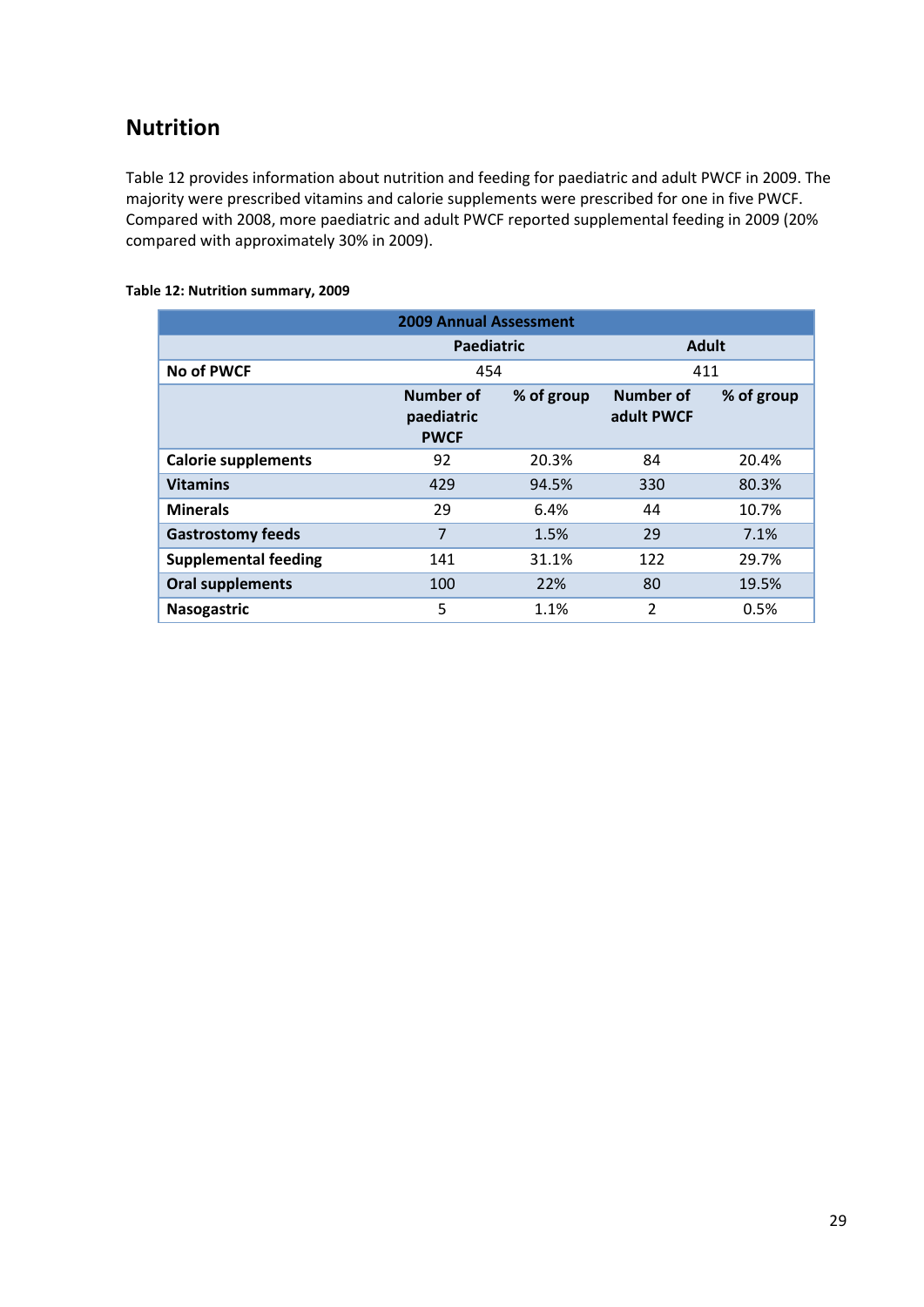### **Physiotherapy**

Table 13 shows that 80% of paediatric PWCF were reviewed by a physiotherapist in 2009. Sixty-three percent of adults were reviewed by a physiotherapist in 2009, which is an improvement on 2008 (45.6%). While the 2009 figure for adults is likely to be an underestimate, the capture of physiotherapy information for adults in particular appears to be improving.

For paediatric PWCF, use of a PEP mask was most frequently reported in 2008 (28.5%) and 2009 (31.9%). Acapella (21.4%) and percussion (14.1%) were the next most commonly reported physiotherapy manoeuvres in 2009. For adults, autogenic drainage was used by one quarter of PWCF and was the most common manoeuvre in 2009, followed by use of the PEP mask (17.8%). By contrast, the PEP mask was the most common physiotherapy modality used in 2008 (12.5%). The discrepancy between the most common modality reported in 2008 and 2009 may be due to the small amount of physiotherapy data recorded in hospital medical charts for adult PWCF in 2008.

| <b>2009 Annual Assessment</b> |                              |            |                         |                          |  |
|-------------------------------|------------------------------|------------|-------------------------|--------------------------|--|
|                               | <b>Paediatric</b>            |            | <b>Adult</b>            |                          |  |
| <b>No of PWCF</b>             | 454                          |            | 411                     |                          |  |
| PWCF seen by Physio at AA     | 363                          |            | 257                     |                          |  |
| % seen by Physio              | 80.0%                        |            | 62.5%                   |                          |  |
|                               | Number of<br>paediatric PWCF | % of group | Number of<br>adult PWCF | % of group               |  |
| <b>PEP Mask</b>               | 145                          | 31.9%      | 73                      | 17.8%                    |  |
| Acapella                      | 97                           | 21.4%      | 37                      | 9.0%                     |  |
| Postural drainage             | 22                           | 4.8%       | $\Omega$                | $\overline{\phantom{a}}$ |  |
| <b>Percussion</b>             | 64                           | 14.1%      | $\mathbf{1}$            | 0.2%                     |  |
| <b>Active cycle breathing</b> | 21                           | 4.6%       | 22                      | 5.4%                     |  |
| <b>Autogenic drainage</b>     | 22                           | 4.8%       | 103                     | 25.1%                    |  |
| <b>Flutter</b>                | 19                           | 4.2%       | 16                      | 3.9%                     |  |

#### **Table 13: Physiotherapy summary, 2009**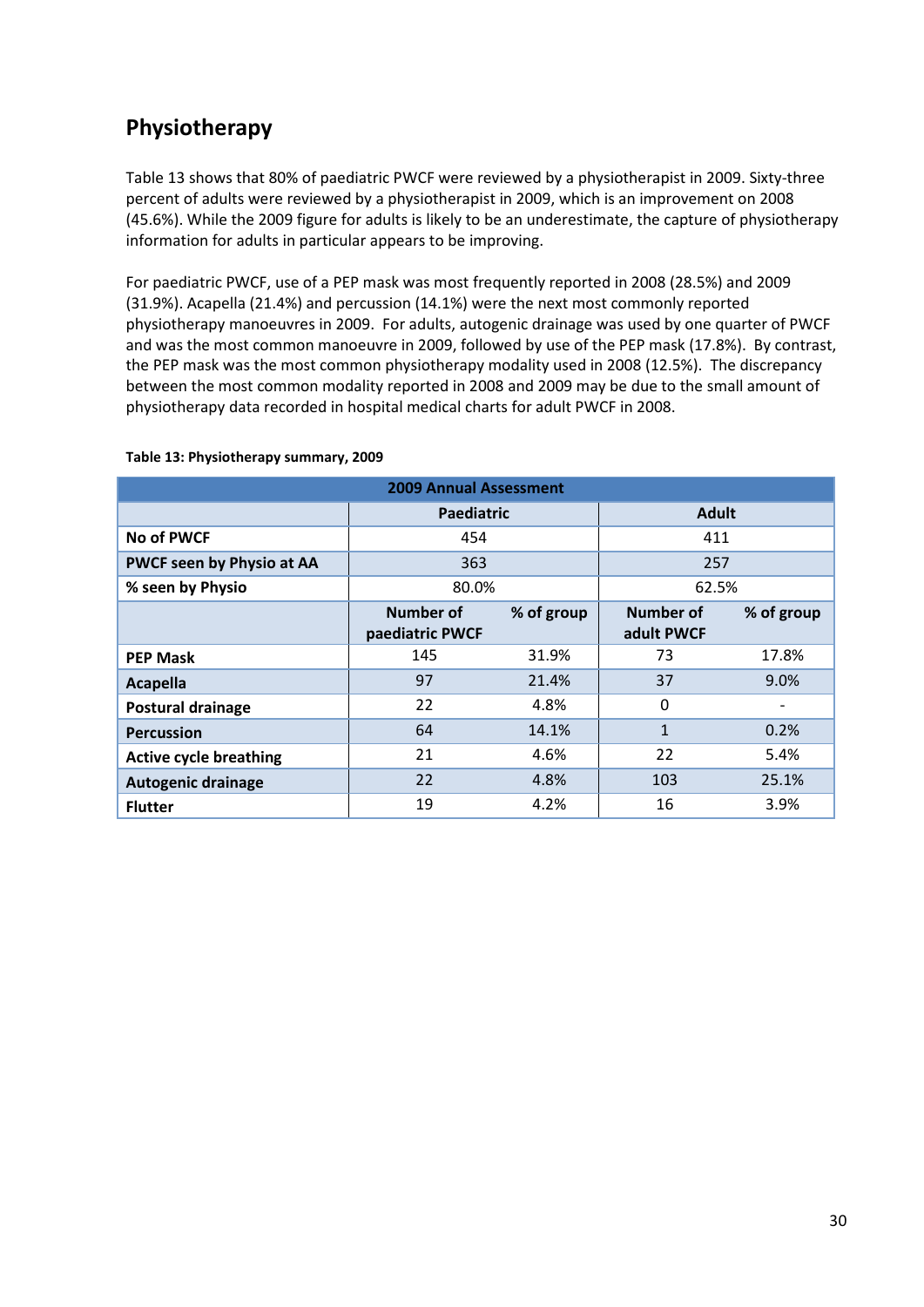### **Long-Term Medications**

Table 14 shows the long-term medications used by PWCF in 2009. Beta-agonists are the most frequently reported long-term medication in both paediatric (46.7%) and adult (54.0%) PWCF. Osteoporosis treatment (47.9%) and inhaled steroids (46.2%) were the second and third most common medications used by adults in 2009. RhDNAse and Inhaled steroids were ranked second and third most common medications for paediatric PWCF.

The number of paediatric PWCF receiving osteoporosis treatment doubled (from 38 to 76) between 2008 and 2009, but may reflect improvements in the capture of such information. Fewer paediatric PWCF were reported as using urso-deoxycholic acid in 2009 (n=92) compared to 2008 (n=55). An increase in use of nebulised saline was observed in 2009 (8.4% of paediatric and 9.7% of adult PWCF). For adult PWCF, slightly more adults were receiving insulin in 2009 (n=91) than in 2008 (n=63).

| <b>2009 Annual Assessment</b> |                                     |            |                                |            |  |  |
|-------------------------------|-------------------------------------|------------|--------------------------------|------------|--|--|
|                               | Paediatric                          |            | <b>Adult</b>                   |            |  |  |
| <b>No of PWCF</b>             | 454                                 |            | 411                            |            |  |  |
|                               | <b>Number of</b><br>paediatric PWCF | % of group | <b>Number of</b><br>adult PWCF | % of group |  |  |
| <b>Beta agonist</b>           | 212                                 | 46.7%      | 222                            | 54.0%      |  |  |
| <b>Inhaled steroid</b>        | 149                                 | 32.8%      | 190                            | 46.2%      |  |  |
| rhDNAse                       | 167                                 | 36.8%      | 157                            | 38.2%      |  |  |
| Urso-deoxycholic acid         | 92                                  | 20.3%      | 66                             | 16.1%      |  |  |
| <b>Osteoporosis treatment</b> | 76                                  | 16.7%      | 197                            | 47.9%      |  |  |
| H2RA/PPI                      | 124                                 | 27.3%      | 164                            | 39.9%      |  |  |
| Anti-cholinergic              | 28                                  | 6.2%       | 20                             | 4.9%       |  |  |
| Lactulose                     | 19                                  | 4.2%       | 13                             | 3.2%       |  |  |
| <b>Oral steroid</b>           | 22                                  | 4.8%       | 19                             | 4.6%       |  |  |
| <b>Insulin</b>                | 11                                  | 2.4%       | 91                             | 22.1%      |  |  |
| Night-time oxygen             | 10                                  | 2.2%       | 17                             | 4.1%       |  |  |
| <b>Nebulised saline</b>       | 38                                  | 8.4%       | 40                             | 9.7%       |  |  |
| Aminophylline/theophylline    | $\Omega$                            |            | 3                              | 0.7%       |  |  |

#### **Table 14: Long-term medication summary, 2009**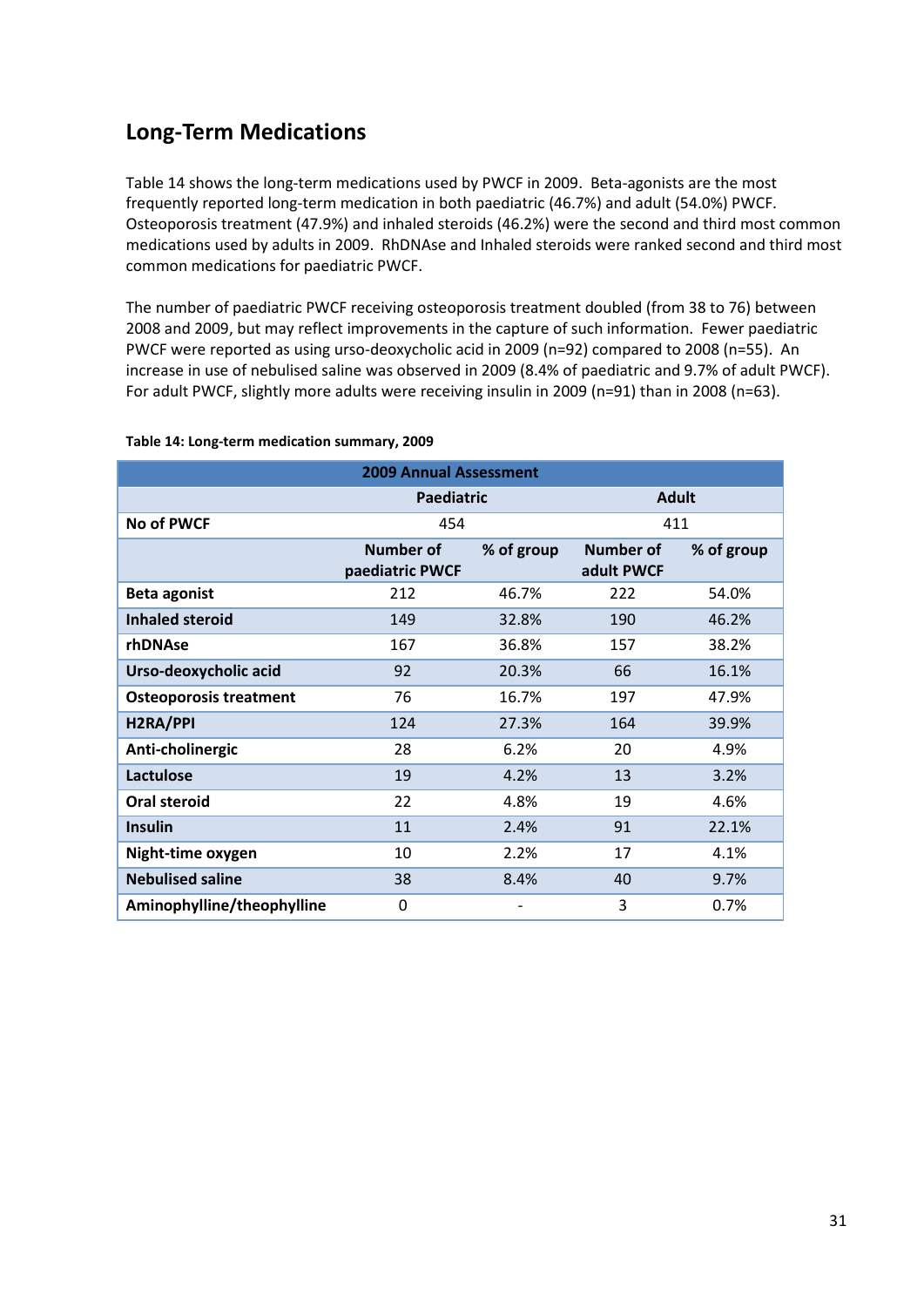### **Financial Information**

The financial summary in Table 15 lists the Income and Expenses for the CFRI in 2008 and 2009.

The following points should be noted:

This is the first full financial year which CFRI has reported on since our change in governance to an independent organisation.

The primary source of income for CFRI is the Department of Health & Children; through the Health Service Executive in the form of an annual grant. The amount of this grant for the past two years was €272,000. This was drastically cut back to €132,000 in 2009 and has put CFRI under severe financial strain. This cutback in core funding has to be addressed as a matter of urgency.

A deficit of €78,746 is reported for 2009 and this has to be addressed during 2010.

#### **Table 15: Income & Expenses for 2009**

| <b>Income &amp; Expenses</b>        |                       | 2009<br>€ | 2008<br>€ |
|-------------------------------------|-----------------------|-----------|-----------|
| <b>Income</b>                       |                       |           |           |
| <b>Grant income</b>                 |                       | 132,000   | 272,000   |
| <b>Sundry income</b>                |                       | 134       | 1,118     |
| <b>Bank deposit interest</b>        |                       |           | 17        |
|                                     | <b>Total income</b>   | 132,134   | 273,135   |
|                                     |                       |           |           |
| <b>Expenses</b>                     |                       |           |           |
| Wages & salary                      |                       | 142,448   | 149,049   |
| <b>Employer's PRSI</b>              |                       | 15,313    | 16,023    |
| <b>Rent payable</b>                 |                       | 4,830     | 4,830     |
| <b>Insurance</b>                    |                       | 489       | 485       |
| Computer network & server costs     |                       | 4,151     | 3,153     |
| <b>Database costs</b>               |                       | 30,910    | 12,520    |
| <b>Heat &amp; light</b>             |                       | 662       | 662       |
| <b>Repairs &amp; maintenance</b>    |                       |           | 431       |
| Printing, postage and stationery    |                       | 4,024     | 13,086    |
| <b>Computing</b>                    |                       | 383       |           |
| <b>Travelling &amp; subsistence</b> |                       | 4,701     | 13,547    |
| <b>Audit</b>                        |                       | 968       | 979       |
| <b>Bank charges</b>                 |                       | 136       | 142       |
| <b>Sundry expenses</b>              |                       | 346       | 554       |
| <b>Depreciation on equipment</b>    |                       | 1,519     | 1,112     |
| Pre entry expenses                  |                       |           | (30, 200) |
|                                     | <b>Total expenses</b> | 210,880   | 186,373   |
|                                     |                       |           |           |
|                                     | (Deficit)/Surplus     | (78, 746) | 86,762    |

The full audited accounts were prepared Hayden Brown, Chartered Accountants, Grafton Buildings, 34 Grafton Street, Dublin 2 and copies are available upon written request to CFRI.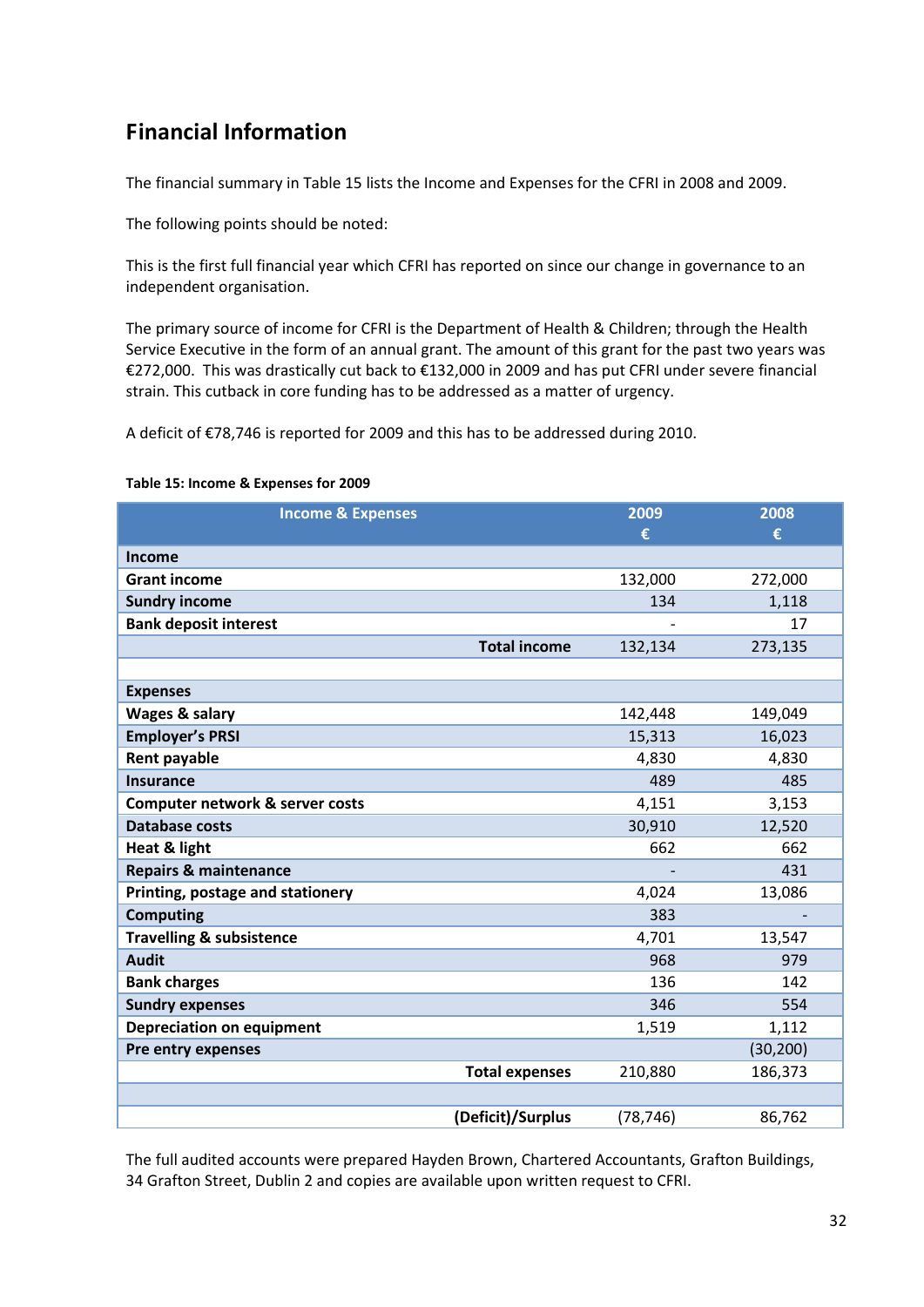### **Acknowledgements**

There are many individuals and groups that have contributed to and supported the work of the CFRI in this reporting year.

First we would like to thank the HSE for providing financial support to the CFRI since its inception in 2002. We would also like to thank the Health Research Board for funding a 3-year research programme (2008-2010).

Each PWCF and/or their guardian who kindly agreed to share medical information with this registry. By consenting in such large numbers, the information reported by the registry each year has become an important research tool.

The management committee of the CFRI have provided great support during a period of growth and development within the registry.

The Cystic Fibrosis Association of Ireland was integral in the initiation of this registry and continues to support the work that is undertaken by the registry.

Each CF centre and clinic provides immense assistance to CFRI staff in the collection of this important information. In particular, we thank nursing staff at each site for their continuing co-operation.

The UCD School of Public Health, Physiotherapy and Population Science particularly Prof C Kelleher and her staff who have made an invaluable contribution to the CFRI research programme.

We thank the HSE's Health Intelligence Unit particularly Dr D De La Harpe and Dr H Johnson for their support and encouragement during the year.

Finally, we thank the Central Statistics Office in Cork for providing information on CF decedents, and the National Centre for Medical Genetics in Our Lady's Children's Hospital in Crumlin for providing CF genotyping information.

#### **Publications from CFRI, 2009**

**Jackson AD**, Daly L, Jackson AL, Kelleher C, Harrington M, Zhou S, Foley L, Fitzpatrick P. 'Using new techniques to estimate cystic fibrosis survival in the Republic of Ireland' *Royal College of Physicians Faculty of Public Health Medicine Ireland Winter Meeting*, 2009, Irish Journal of Medical Science, 179(Suppl 11), pS445.